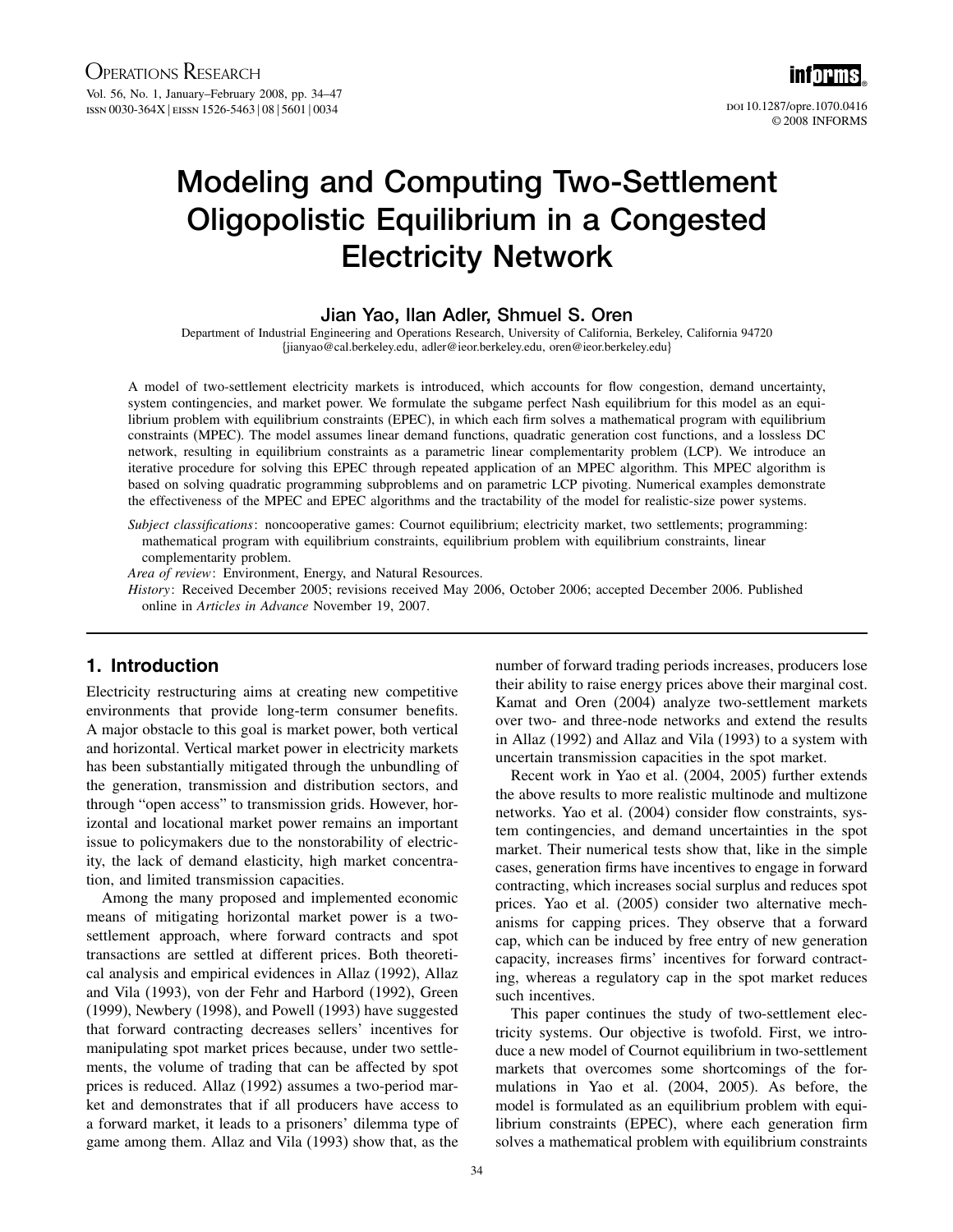(MPEC) (see Luo et al. 1996) parameterized by the other firms' forward commitments. The model assumes linear demand functions, quadratic generation cost functions, and a lossless DC network, resulting in the preceding equilibrium constraints in the form of a parametric linear complementarity problem (LCP) (see Cottle et al. 1992). This EPEC model presents a computational challenge when applied to realistic-size systems. Therefore, our second goal is to study the computational aspect of this EPEC model and, by exploiting the problem structure, present in detail the solution approach for the EPEC and MPECs arising in our formulation.

Solving an EPEC problem amounts to solving simultaneously a set of MPEC problems, each parameterized by the other MPECs' decision variables (see Pang and Fukushima 2005 for more discussions on related topics). One solution approach is to derive the optimality conditions for the regularization scheme of the MPECs (see Fletcher and Leyffer 2004, Scheel and Scholtes 2000, Scholtes 2001), and then either solve the nonlinear complementarity conditions of the EPEC as a whole (Hu 2002, Su 2005) or iteratively solve the nonlinear complementarity conditions of individual MPECs (Hu 2002, Su 2005).

The second approach we will follow in this research is to iteratively solve MPECs using MPEC-based algorithms. There has been a growing literature on MPEC algorithms. The monograph by Luo et al. (1996) presents a comprehensive study of MPEC problems and provides first- and second-order optimality conditions; it also describes some iterative algorithms, such as the penalty interior point algorithm (PIPA) and the piecewise sequential quadratic programming (PSQP) algorithm (see also Jiang and Ralph 1999). More recent advances in MPEC algorithms can be found, for example, in Chen and Fukushima (2004), Facchinei et al. (1999), Fukushima et al. (1998), Fukushima and Tseng (2002), Fukushima and Lin (2004), Hu and Ralph (2004), and Ralph and Wright (2004). Fukushima et al. (1998) present a sequential quadratic programming approach through a reformulation of the complementarity condition as a system of semismooth equations by means of Fischer-Burmcister functionals. This algorithm shares several common features with the PIPA in terms of computational steps and convergence properties; however, it differs from the PIPA in the way of updating the penalty parameters and determining the step sizes. Chen and Fukushima (2004) consider MPECs whose lower constraints are a parametric P-matrix LCP. They smooth out the complementarity constraints through the use of Fischer-Burmcister functionals, from which the state variables are viewed as implicit functions of the decision variables. The MPECs can thus be solved by a sequence of well-behaved, though nonconvex, nonlinear programs. Fukushima and Tseng (2002) propose an  $\epsilon$ -active set algorithm for solving MPECs with linear complementarity constraints and establish convergence to B-stationary points under the uniform

linear independence constraint qualification on the feasible set. This algorithm generates a sequence of variable value sets such that the objective value is almost decreasing, while maintaining the  $\epsilon$ -feasibility of the complementarity constraints.

The remainder of this paper is organized as follows. The next section presents the EPEC model of two-settlement markets. In §3, we give a compact representation of the computational problem underlying our model. Section 4 summarizes the proposed MPEC and EPEC algorithms, and §5 reports the computational tests. Finally, we explore some economic implications of our test cases and draw conclusions. More details of the algorithms are given in the online appendix. An electronic companion to this paper is available as part of the online version that can be found at http:// or.journal.informs.org/.

## 2. The Model

We view two-settlement markets as a two-period Nash-Cournot game: the forward market (period 0) and the spot market (period 1), and we characterize the equilibrium of this game as a subgame perfect Nash equilibrium (SPNE) (see Fudenberg and Tirole 1991). In period 0, rational firms enter into forward contracts, forming rational expectations regarding the forward commitments of the rivals and the period 1 equilibrium outcomes. Period 1 is a subgame with two stages. In stage 1, nature picks a state defined by a realization of the uncertain demand and system contingencies. In stage 2, the firms whose information sets include the state of nature and all forward commitments compete in a Nash-Cournot manner, while the independent system operator (ISO) transmits electricity and sets congestion prices to maximize social surplus of the entire system. The dynamics of this model are illustrated in Figure 1, where the solid lines represent time progress and the dashed lines denote rational expectations.

From a mathematical perspective, the model is formulated as an EPEC, which comprises a set of MPECs that characterize the decisions of individual firms. In each MPEC, the upper level is the firm's utility-maximization problem in the forward market, and the lower level,

Figure 1. The model dynamics.

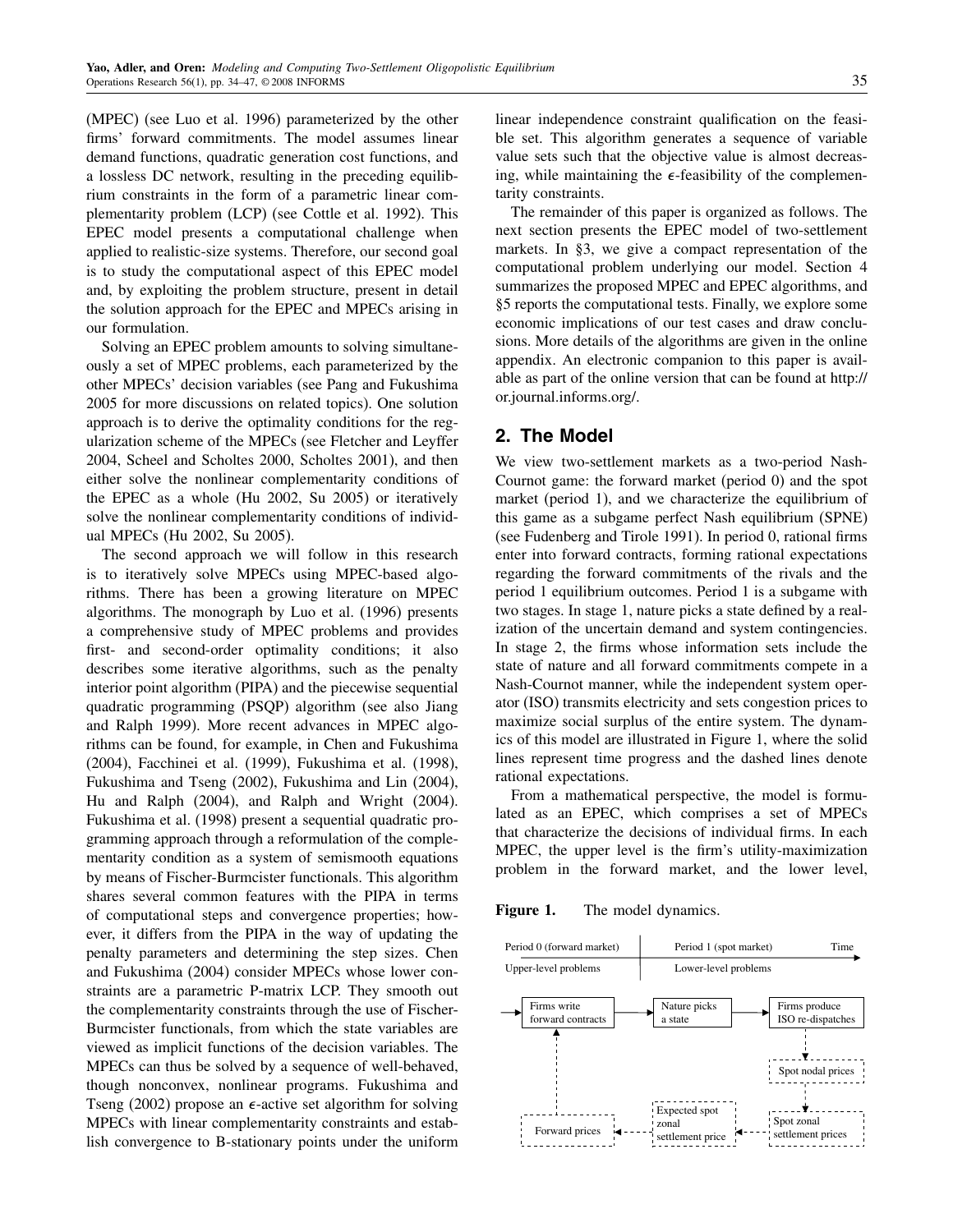shared by all MPECs, consists of the period 1 equilibrium conditions.

The following summarizes the main features of our model that will be elaborated in the rest of this section.

• We consider a lossless DC approximation of an electricity network, where flows on transmission lines are constrained by thermal capacities and random line outages. This simplifies the ISO's decision problem in the spot market. Such approximations are reasonable for an economic-oriented model considering that spot and dayahead market settlements in major locational-marginalprice (LMP)-based systems like PJM, NYISO, and ISO-NE apply linear programming algorithms to the linearized models of the transmission system.

• The demand side is price taking with elastic demand functions subject to uncertainty (in the form of quantity shifts) at each node. Such an essential assumption in a Cournot type model might be problematic if the spot market represents a real-time balancing market. On the other hand, if the spot market represents a day-ahead market, there is sufficient time for demand response to justify this assumption. Alternative models that do not require the assumption of elastic demand are conjectural variation models that lack theoretical support, or supply function equilibrium (SFE) models that have not yet been sufficiently developed for application in the context of a cuneated network.

• The supply side consists of Cournot producers with multiple generators at various nodes that are subject to random outages, who sell energy to a pool at uniform LMPs set by the ISO.

• Generator outages, transmission line outages, and demand uncertainty are represented in terms of system contingent states that have known probabilities in the forward market and are realized before the spot market commences.<sup>1</sup>

• The forward market is organized at zonal hubs as financial contracts traded at uniform market-clearing prices and settled at spot hub settlement prices based on the nodal LMPs. (Such different granularity in the forward and spot markets is discussed in §2.1.2.)

• In the spot market, producers engage in a Nash-Cournot competition (i.e., setting quantities) while the ISO, who maintains the feasibility of the transmission constraints, behaves a la Bertrand by setting nodal price premiums or, equivalently, congestion charges between nodes.

• The market is efficient; i.e., risk-neutral speculators will arbitrage away any difference between the forward hub prices and expected spot hub settlement prices (see §2.2). To facilitate the computation, we will also assume that all the agents, i.e., the firms and the ISO, are risk neutral, as will be discussed later.

#### 2.1. Period 1: The Spot Market

Electricity restructuring in different markets has been following different blueprints. In the United States, one prevailing design is the so-called centrally dispatched market. This type of market usually consists of a pool run by an ISO that serves as a broker, or auctioneer, for wholesale spot electricity market transactions. The ISO leases the transmission system from transmission owners and controls flows so as to maintain the feasibility of the network. It also sets nodal price premiums and implied congestion charges for bilateral energy transactions.

We consider a centrally dispatched wholesale spot market with demand uncertainty, flow constraints, and system contingencies. The network underlying the spot market consists of a set  $N$  of nodes and a set  $L$  of transmission lines. There is a set  $G$  of competitive firms, each operating the units at a subset of locations  $N<sub>g</sub> \subseteq N$ . We assume that at most one generation firm operates at a node, and if necessary, we can introduce artificial nodes to meet this assumption. We also assume, for convenience, that there is elastic demand at each node so that pure generation nodes are represented by a demand function intersecting the quantity axis at a very small value.

2.1.1. The ISO's Decision Making. In each state  $c \in C$ , the ISO controls the import/export  $r_i^c$  at each node  $i \in N$  (using the convention that positive quantities represent imports) and sets the corresponding locational marginal prices. These quantities must satisfy the network feasibility constraints, that is, the resulting power flows should not exceed the thermal limits  $K_l^c$  of the transmission lines in both directions. We model the transmission network via a lossless DC (i.e., linear) approximation of Kirchhoff's laws (see Chao and Peck 1996). Specifically, flows on lines can be calculated using power transfer distribution factor (PTDF)  $D_{l,i}^c$ , which specifies the proportion of flow on a line  $l \in L$  resulting from an injection of one-unit electricity at a node  $i \in N$  and a corresponding one-unit withdrawal at some fixed reference node (also known as the slack bus). Moreover, because electricity is not economically storable, the load and generation must be balanced at all times so all import and export quantities must add up to zero.

The ISO's objective is to maximize social welfare of the entire system. That is the aggregated area under the nodal inverse demand functions (IDFs)  $P_i^c(\cdot)$ , which represent the total consumer willingness-to-pay, less the sum of all generation costs  $C_i(\cdot)$ . Mathematically, the ISO solves the following problem parametric on the firms' production decisions  $({q_i^c}_{i\in N})$ :

$$
\max_{r_i^c: i \in N} \sum_{i \in N} \left( \int_0^{r_i^c + q_i^c} P_i^c(\tau_i) d\tau_i - C_i(q_i^c) \right)
$$

subject to 
$$
\sum_{i \in N} r_i^c = 0,
$$
 (1)

$$
\sum_{i \in N} D_{l,i}^c r_i^c \geqslant -K_l^c, \quad l \in L,\tag{2}
$$

$$
\sum_{i \in N} D_{l,i}^c r_i^c \leqslant K_l^c, \quad l \in L. \tag{3}
$$

In the above formulation, we have excluded the nonnegativity constraints  $r_i^c + q_i^c \geqslant 0$ ,  $i \in N$ , by implicitly assuming an interior solution with respect to these constraints.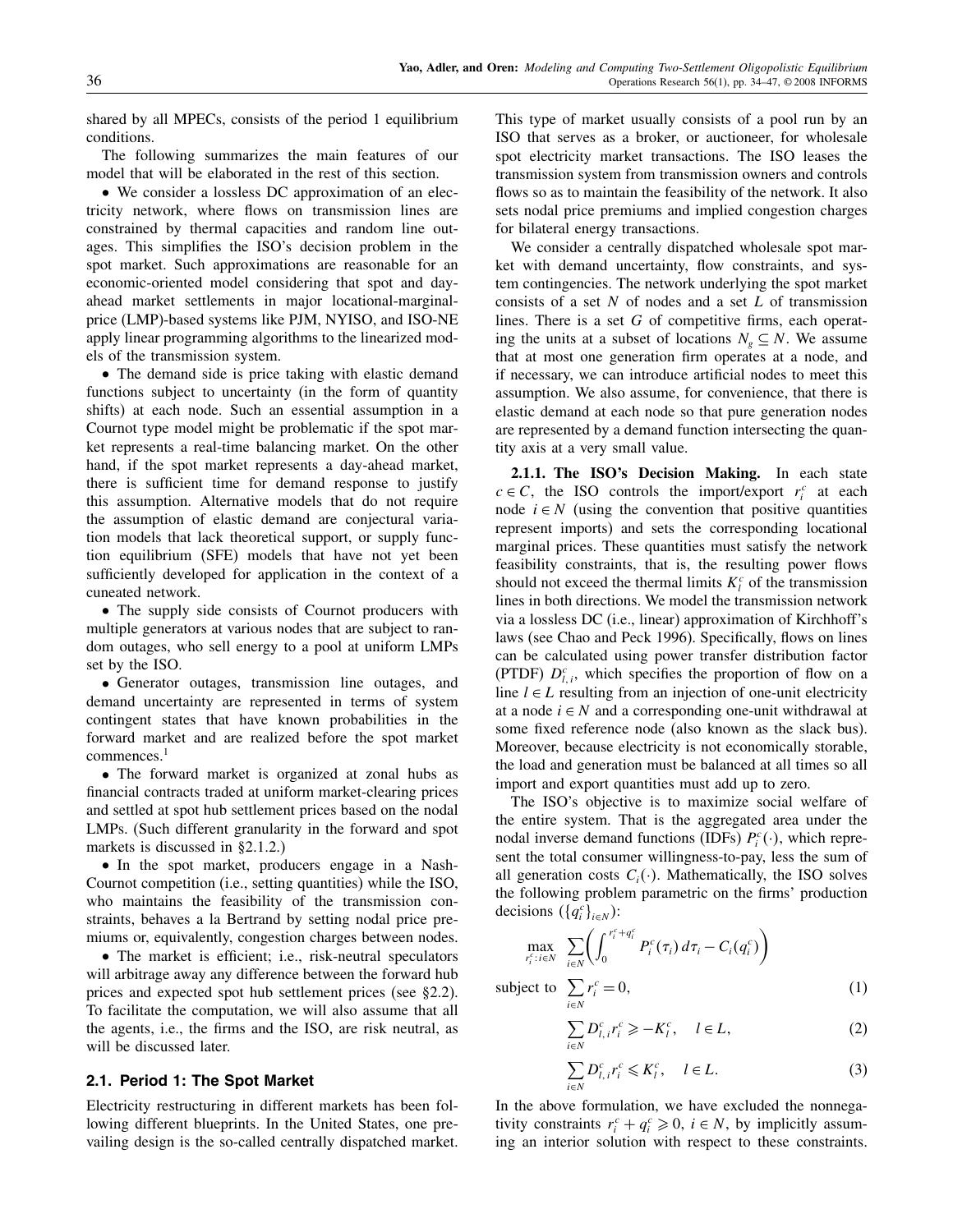The numerical results in §5 validate this simplification, but that might not be true in general. Let  $p^c$ ,  $\lambda_{l-1}^c$ , and  $\lambda_{l+1}^c$ be the Lagrange multipliers corresponding to  $(1)$ – $(3)$ . The first-order necessary conditions (the Karush-Kuhn-Tucker (KKT) conditions) for the ISO's problem are

$$
P_i^c(q_i^c + r_i^c) - p^c - \varphi_i^c = 0, \quad i \in N,
$$
  
\n
$$
\varphi_i^c = \sum_{l \in L} (\lambda_{l+}^c D_{l,i}^c - \lambda_{l-}^c D_{l,i}^c), \quad i \in N,
$$
  
\n
$$
\sum_{i \in N} r_i^c = 0,
$$
  
\n
$$
0 \le \lambda_{l-}^c \perp \sum_{i \in N} D_{l,i}^c r_i^c + K_l^c \ge 0, \quad l \in L,
$$
  
\n
$$
0 \le \lambda_{l+}^c \perp K_l^c - \sum_{i \in N} D_{l,i}^c r_i^c \ge 0, \quad l \in L.
$$

The first KKT condition herein implies that

$$
q_i^c + r_i^c = (P_i^c)^{-1}(p^c + \varphi_i^c), \quad i \in N,
$$

and consequently, due to (1),

$$
\sum_{i \in N} q_i^c = \sum_{i \in N} (P_i^c)^{-1} (p^c + \varphi_i^c).
$$
 (4)

This equation represents the aggregate demand function in the network relating the total consumption quantity to the reference node price  $p<sup>c</sup>$  and the nodal price premiums  $\{\varphi_i^c\}_{i\in\mathbb{N}}$ , which determine the relative nodal prices. The corresponding congestion charges for transmission from node  $i \in N$  to node  $j \in N$  that will prevent arbitrage between nodal energy transactions and bilateral transactions among nodes must be  $\varphi_j^c - \varphi_i^c$ .

2.1.2. The Firms' Decision Making. In the spot market, each firm  $g \in G$  determines the outputs from its units at  $N_g$ . A variety of modeling approaches have been proposed to simulate generation firms' decision making (see, for example, Hobbs 2001, Neuhoff et al. 2005, Smeers and Wei 1997, and Wei and Smeers 1999). One modeling consideration regarding the suppliers' strategic behaviors in these models is whether or not they game the congestion prices set by the ISO. Following Hobbs (2001) and Neuhoff et al. (2005), we classify spot market models into two basic approaches.

The first approach assumes that generation firms anticipate the impact of their production on the congestion prices set by the ISO and take that effect into account in their production decisions. The resulting formulation of the spot market is a multileader, one-follower Stackelberg game (Neuhoff et al. 2005). Each producer g solves the following MPEC, in which the optimality conditions for the ISO's program are the constraints shared by all the firms:

$$
\max_{q_i^c: i \in N_g} \sum_{i \in N_g} P_i^c(r_i^c + q_i^c) q_i^c - \sum_{i \in N_g} C_i(q_i^c)
$$
\n
$$
\text{subject to } 0 \leqslant q_i^c \leqslant \bar{q}_i^c, \quad i \in N_g,
$$

$$
P_i^c(q_i^c + r_i^c) - p^c + \sum_{l \in L} (\lambda_{l-}^c D_{l,i}^c - \lambda_{l+}^c D_{l,i}^c) = 0,
$$
  
 $i \in N,$ 

$$
\sum_{i \in N} r_i^c = 0,
$$
  
\n
$$
0 \leq \lambda_{l-}^c \perp \sum_{i \in N} D_{l,i}^c r_i^c + K_l^c \geq 0, \quad l \in L,
$$
  
\n
$$
0 \leq \lambda_{l+}^c \perp K_l^c - \sum_{i \in N} D_{l,i}^c r_i^c \geq 0, \quad l \in L.
$$

The equilibrium problem among the above MPECs represents a "generalized Nash game" (see Harker 1991), and it could have zero or multiple equilibria (see Borenstein et al. 2000). On the other hand, even if some pure-strategy equilibrium is found, it can be degenerate; that is, firms will find it optimal to barely congest some transmission lines to avoid congestion charges (see Oren 1997). Moreover, this formulation would lead to a two-settlement model with three decision levels, which makes an equilibrium solution for the two-settlement market computationally intractable.

The second approach assumes that the firms do not fully anticipate the impact of their production decisions on congestion charges (see, for example, Metzler et al. 2003), which can be interpreted as a "bounded rationality" assumption. In this approach, the ISO is a Nash player that moves simultaneously with the generation firms. The firms determine their supply quantities to maximize their profits, but they act as price takers with respect to transmission costs. The market equilibrium is then determined by aggregating the optimality conditions for the firms' and the ISO's problems, which result in a mixed complementarity problem or a variational inequality problem.

There are still two modeling options within this simultaneous-move framework. The first option assumes that the ISO, like the generation firms, is a Cournot player whose strategic variables are the import/export quantities at the nodes (see Neuhoff et al. 2005; and Yao et al. 2004, 2005). Hence, each firm  $g \in G$  solves the following profitmaximization problem:

$$
\max_{q_i^c: i \in N_g} \sum_{i \in N_g} P_i^c(r_i^c + q_i^c) q_i^c - \sum_{i \in N_g} C_i(q_i^c)
$$
\nsubject to  $0 \leq q_i^c \leq \bar{q}_i^c, \quad i \in N_g$ .

Note that because this program is parameterized by  $\{r_i^c\}_{i \in N}$ , it can be decomposed into  $|N_{g}|$  subproblems, each corresponding to the production decision at one node. Therefore, this model will yield a spot market equilibrium that is invariant to the generation resource ownership structure (i.e, it does not matter whether a firm owns one or multiple generators). Moreover, under this formulation, when the network constraints (2)–(3) are nonbinding, the equilibrium solution predicts uniform nodal prices that are systematically higher than the Cournot equilibrium price corresponding to a single market with the aggregated system demand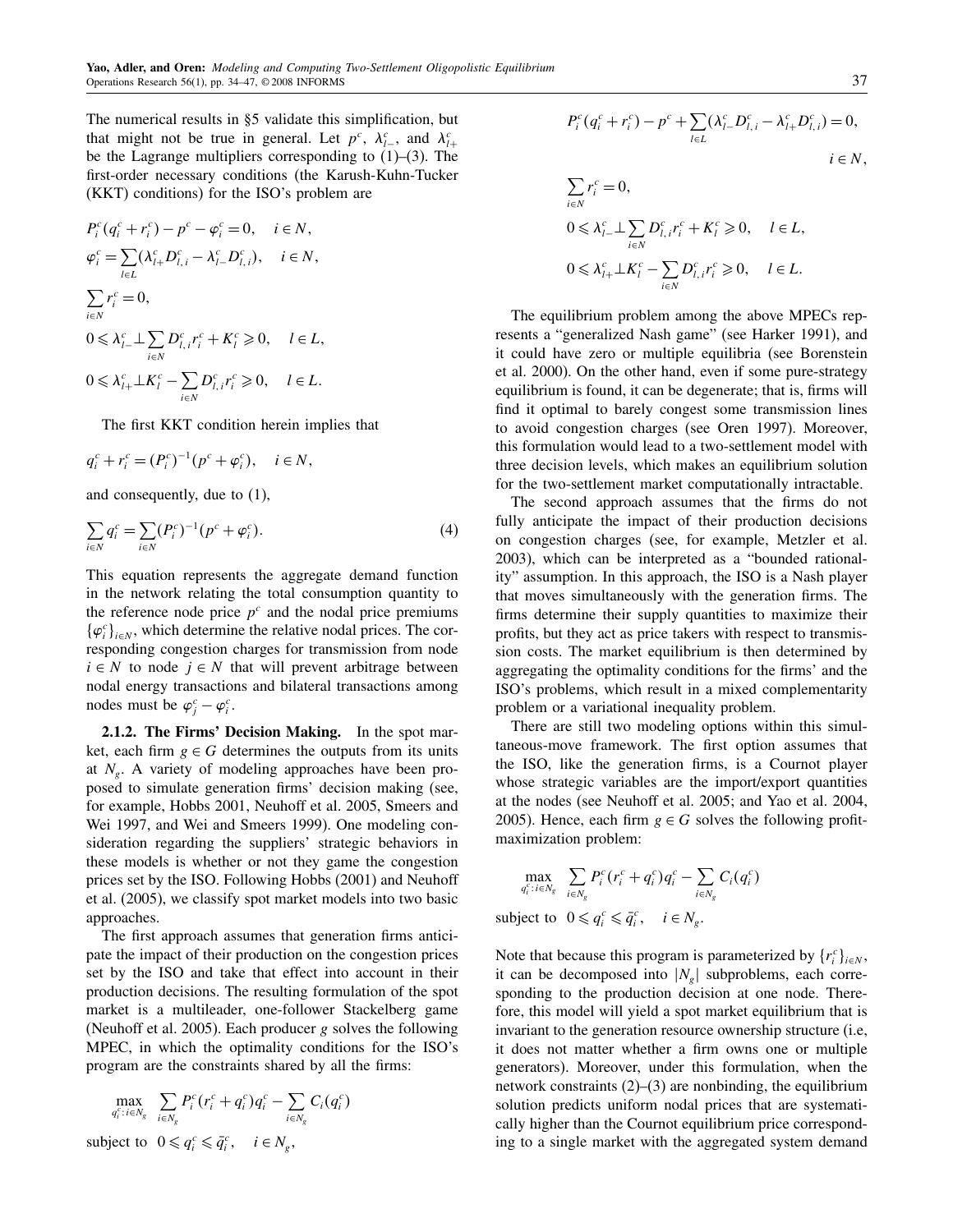function (Neuhoff et al. 2005). These aspects make the choice of import/export quantities as the ISO's strategic variables (which we have used in our previous work; see Yao et al. 2004, 2005) unsatisfactory.

The second option we employ in this paper is to use the locational price premiums as the ISO's strategic variables. This option can be viewed as a mixed Cournot-Bertrand model, where the ISO behaves a la Bertrand while the generation firms are Cournot players with respect to each other (i.e., set quantities), but treat the ISO as a price setter. Thus, each firm chooses its production quantities to maximize profits with respect to the residual demand defined implicitly by (4). In this formulation, the reference bus price  $p<sup>c</sup>$ is determined implicitly by the aggregate production decisions of all the generation firms, just as in a regular Cournot game. However, these production decisions and the implied reference node price also depend on the nodal premiums  $\{\varphi_i^c\}$  set by the ISO. The resulting problem solved by each generation firm is

$$
\max_{q_i^c:i\in N_g, p^c} \sum_{i\in N_g} (p^c + \varphi_i^c) q_i^c - \sum_{i\in N_g} C_i(q_i^c)
$$
\n
$$
\text{subject to } 0 \leqslant q_i^c \leqslant \bar{q}_i^c, \quad i \in N_g,
$$
\n
$$
\sum_{i\in N} q_i^c = \sum_{i\in N} (P_i^c)^{-1} (p^c + \varphi_i^c).
$$

This modeling option takes account of the resource ownership structure and, when the network constraints are relaxed, the locational price premiums go to zero so that the model produces the same equilibrium solution as the Cournot equilibrium applied to the aggregate system demand. Unfortunately, this approach has another shortcoming which manifests itself if we reduce the capacity of a radial transmission line to zero or, more realistically, if it is common knowledge that a radial line is constantly congested. In such situations, subnetworks connected by saturated radial lines are effectively decoupled from a competitive interaction point of view. The demand functions on both sides of the saturated line will be shifted by the import/export quantities, but their slope stays the same so generators will behave as local monopolists. For example, in the case of a symmetric two-node one-line network, reducing the line capacity to zero creates two symmetric local monopolies. However, in this situation, our model will produce a symmetric duopoly equilibrium with prices that are systematically lower than the locational monopoly prices. Unfortunately, there is no satisfying solution to this problem because a Nash equilibrium in a congestion-prone network depends on the conjectured common knowledge with regard to the extent of possible competition across transmission lines. Such conjectures affect the perceived elasticity of the residual demand by the competing firms and hence their strategic behaviors. The discontinuities in reaction functions and the resulting equilibrium prices when a single transmission line separating two competitors in a two-node system switches from a

congested to an uncongested regime, have been eloquently demonstrated in Borenstein et al. (2000). Such discontinuities become intractable in a meshed system with multiple nodes.

We partially address the above issue in a sequel paper (Yao et al. 2006) through a hybrid approach that requires a prior identification of "systematically congested" links (e.g., path 15 in California or the link between France and the United Kingdom across the English Channel), which effectively decouples the network into strategic subnetworks. In this paper, however, we will assume that the network is fully connected physically and strategically so that competing firms behave as if the demand at all nodes is contestable.

Our two-settlement model permits different granularity in the forward and spot markets. This is achieved by dividing the network into a set Z of zones (or trading hubs), each consisting of a cluster of nodes. By allowing different granularity in the forward and spot markets, we are able to capture the case where the two settlements represent long-term forward contracts typically traded at hubs and nodal day-ahead spot markets, as well as the case where the forward market is in the day ahead and the spot market is at real time, both of which are typically nodal. In particular, our model assumes that the spot market supply and demand at each node are settled at the nodal prices, whereas the forward contracts are traded at zonal hub forward prices and settled at the corresponding spot hub, or zonal settlement, prices  $\{u_z^c\}_{z \in \mathbb{Z}}$ , which are defined as weighted averages of the nodal prices in the respective zones. Thus, the nodal spot prices resulting from the strategic interaction in the spot market will affect the settlement of the forward contracts, which is debited from the firms' spot market profits, through these hub prices. The nodal weights  $\{\delta_i\}_{i\in\mathbb{N}}$  are assumed to be exogenous parameters based on historical load shares at the nodes. This assumption is consistent with common practice, for example, at the Pennsylvania-Jersey-Maryland (PJM) western hub. In mathematical terms, each firm  $g \in G$  solves in the spot market the following profit-maximization problem parametric on the locational price premiums  $\{\varphi_i^c\}_{i\in N}$  and on its own forward contracts  $\{x_{gz}\}_{z\in\mathbb{Z}}$ :

$$
\max_{q_i^c:i \in N_g, p^c} \sum_{i \in N_g} (p^c + \varphi_i^c) q_i^c - \sum_{z \in Z} u_z^c x_{gz} - \sum_{i \in N_g} C_i(q_i^c)
$$
\n
$$
\text{subject to} \quad u_z^c = \sum_{i: z(i) = z} (p^c + \varphi_i^c) \delta_i,
$$
\n
$$
q_i^c \geq 0, \quad i \in N_g,
$$
\n
$$
(5)
$$

$$
q_i^c \leqslant \bar{q}_i^c, \quad i \in N_g,\tag{6}
$$

$$
\sum q_i^c = \sum (P_i^c)^{-1} (p^c + \varphi_i^c).
$$
 (7)

Let  $\rho_{i-}^c$ ,  $\rho_{i+}^c$ , and  $\beta_g^c$  be the Lagrange multipliers corresponding to  $(5)$ – $(7)$ . Then, the KKT conditions for firm g's

i∈N

i∈N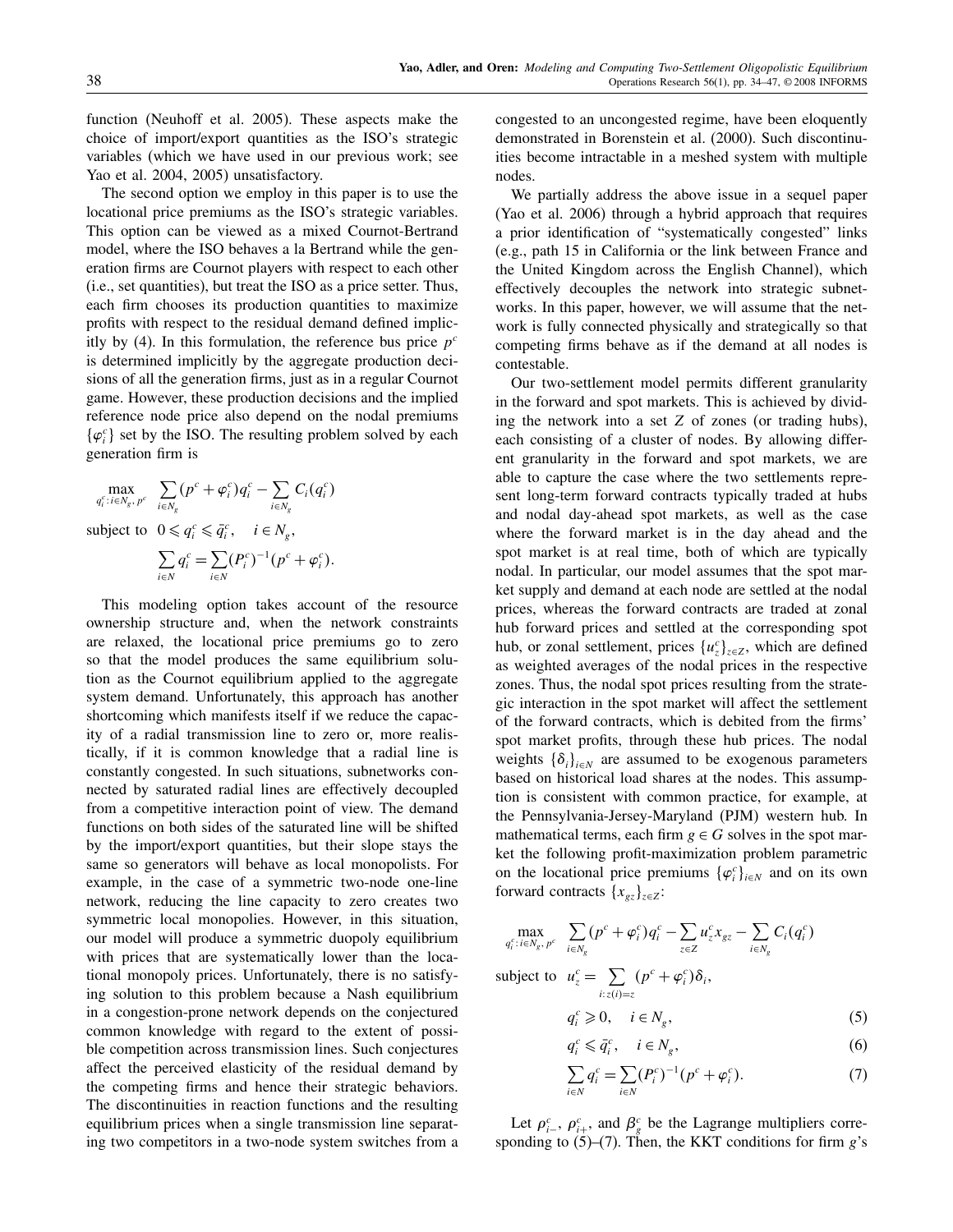program are (after substituting the first constraint into the objective function)

$$
p^{c} + \varphi_{i}^{c} - \beta_{g}^{c} - \frac{dC_{i}(q_{i}^{c})}{dq_{i}^{c}} + \rho_{i-}^{c} - \rho_{i+}^{c} = 0, \quad i \in N_{g},
$$
  
\n
$$
\beta_{g}^{c} \sum_{i \in N} \frac{d(P_{i}^{c})^{-1}(p^{c} + \varphi_{i}^{c})}{dp^{c}} + \sum_{i \in N_{g}} q_{i}^{c} - \sum_{i \in N} \delta_{i} x_{gz(i)} = 0,
$$
  
\n
$$
\sum_{i \in N} q_{i}^{c} = \sum_{i \in N} (P_{i}^{c})^{-1}(p^{c} + \varphi_{i}^{c}),
$$
  
\n
$$
0 \leq \rho_{i-}^{c} \perp q_{i}^{c} \geq 0, \quad i \in N_{g},
$$
  
\n
$$
0 \leq \rho_{i+}^{c} \perp \bar{q}_{i}^{c} - q_{i}^{c} \geq 0, \quad i \in N_{g}.
$$

Here, the first two conditions are the derivatives of the Lagrangian function with respect to  $q_i^c$  and  $p^c$ , respectively.

2.1.3. Period 1 Equilibrium Conditions. Aggregating the KKT conditions for the firms' and the ISO's programs yields the spot market equilibrium conditions, which, in general, form a mixed nonlinear complementarity problem. It becomes a mixed LCP when both the nodal demand functions and the marginal cost functions are linear, as is assumed in the remainder of this paper.

Let the inverse demand functions and the cost functions be, respectively,

$$
P_i^c(q) = a^c - b_i^c q, \quad i \in N,
$$
  
\n
$$
C_i(q) = d_i q + \frac{1}{2} s_i q^2, \quad i \in N.
$$

Then, the market equilibrium conditions become

$$
p^{c} + \varphi_{i}^{c} - \beta_{g}^{c} - d_{i} - s_{i}q_{i}^{c} + \rho_{i}^{c} - \rho_{i+}^{c} = 0, \quad i \in N_{g}, g \in G, \quad (8)
$$
  

$$
p_{i}^{c} = a^{c} - \frac{\sum_{i \in N} \varphi_{i}^{c} / b_{i}^{c}}{\sqrt{g_{i}^{c} - \sum_{i \in N} q_{i}^{c}}} \qquad (9)
$$

$$
p^{c} = a^{c} - \frac{\sum_{i \in N} \psi_{i} / \psi_{i}}{\sum_{i \in N} 1 / b_{i}^{c}} - \frac{\sum_{i \in N} q_{i}}{\sum_{i \in N} 1 / b_{i}^{c}}
$$
(9)

$$
-\beta_g^c \sum_{i \in N} \frac{1}{b_i^c} + \sum_{i \in N_g} q_i^c - \sum_{i \in N} \delta_i x_{gz(i)} = 0, \quad g \in G, \quad (10)
$$

$$
0 \leq \rho_{i-}^c \perp q_i^c \geq 0, \quad i \in N,
$$
\n<sup>(11)</sup>

$$
0 \leq \rho_{i+}^c \perp \bar{q}_i^c - q_i^c \geq 0, \quad i \in N,
$$
\n
$$
(12)
$$

$$
\sum_{i \in N} r_i^c = 0,\tag{13}
$$

$$
a^{c} - (q_{i}^{c} + r_{i}^{c})b_{i}^{c} - p^{c} - \varphi_{i}^{c} = 0, \quad i \in N,
$$
\n(14)

$$
\varphi_i^c = \sum_{l \in L} (\lambda_{l+}^c D_{l,i}^c - \lambda_{l-}^c D_{l,i}^c), \quad i \in N,
$$
\n(15)

$$
0 \leq \lambda_{l-}^c \perp \sum_{i \in N} D_{l,i}^c r_i^c + K_l^c \geq 0, \quad l \in L,
$$
\n(16)

$$
0 \leq \lambda_{l+}^c \perp K_l^c - \sum_{i \in N} D_{l,i}^c r_i^c \geq 0, \quad l \in L. \tag{17}
$$

Here,  $(8)$ – $(12)$  are the aggregated KKT conditions for the firms' problems, and (13)–(17) are the KKT conditions for the ISO's problem. Under the assumption of linear demand functions and quadratic convex cost functions, the firms' and the ISO's programs are strictly concave-maximization problems, so  $(8)$ – $(17)$  are also sufficient. Note that  $(9)$  can be excluded from the preceding market equilibrium conditions because it is implied by (13) and (14).

#### 2.2. Period 0: The Forward Market

The forward market is assumed to be standardized and liquid such that all forward contracts in a zone are settled at equal prices. It is also assumed that there are enough risk-neutral arbitrageurs in the markets, and they will eliminate any arbitrage opportunity arising between the forward prices and the expected spot zonal settlement prices. Consequently, the forward price  $(h_z)$  in each zone  $z \in Z$ is equal to the expected values of the corresponding spot hub prices over all contingent states ( $c \in C$ ) with respective probabilities  $(\Pr(c))$  (we assume for simplicity that the state probabilities and the market risk-neutral probabilities are identical). This is referred to as a "no-arbitrage" or "perfect-arbitrage" condition.

The risk-neutral firms simultaneously determine their forward contract quantities  $\{x_{gz}\}_{g \in G, z \in Z}$  so as to maximize the total profit from both the forward contracts and the spot productions, while anticipating the forward commitments of the rivals as well as the equilibrium outcome in period 1. In mathematical terms, each firm  $g \in G$  solves the following MPEC program, where  $\{(8)-(17)\}_{c\in\mathbb{C}}$  form the inner problem:

$$
\max_{\Phi_g} \sum_{z \in Z} h_z x_{g,z} + \sum_{c \in C} \Pr(c) \pi_g^c
$$
\nsubject to 
$$
\Phi_g = \{ \{x_{g,z}\}_{z \in Z}, \{r_i^c, q_i^c, \rho_{i+}^c, \rho_{i-}^c\}_{i \in N, c \in C},
$$
\n
$$
\cdot \{ \lambda_{l-}^c, \lambda_{l+}^c \}_{l \in L, c \in C} \},
$$
\n
$$
\pi_g^c = \sum_{i \in N_g} (p^c + \varphi_i^c) q_i^c - \sum_{z \in Z} u_z^c x_{g,z} - \sum_{i \in N_g} C_i (q_i^c),
$$
\n
$$
c \in C,
$$
\n
$$
h_z = \sum_{c \in C} \Pr(c) u_z^c, \quad z \in Z,
$$
\n
$$
u_z^c = \sum_{i \in N_g} (p^c + \varphi_i^c) \delta_i, \quad z \in Z, c \in C, \text{ and}
$$

$$
\mu_z - \sum_{i:z(i)=z} (\rho + \varphi_i)\sigma_i, \quad z \in \mathbb{Z}, \, t \in \mathbb{C}, \text{ and}
$$
  
(8)-(17),  $c \in \mathbb{C}$ .

The equilibrium problem among the preceding MPECs is an EPEC. A solution to this EPEC is a set of the variables, including the firms' forward and spot decisions, the ISO's redispatch decisions, and the aforementioned Lagrange multipliers, at which all firms' MPEC problems are simultaneously solved, and no market participant is willing to unilaterally change its decisions in either market.

It is worth noting that, from a philosophical point of view, the above formulation might appear internally inconsistent because firms seem to base their decisions in the forward market on information that is not available to them in the spot market. To resolve this inconsistency, we might assume that forward commitments are based on correct forecast of the expected spot market outcomes rather than on the detailed information we use to replicate that forecast. Furthermore, it is also reasonable to assume that forward contracting decisions and spot market production decisions are made by functionally independent entities within a firm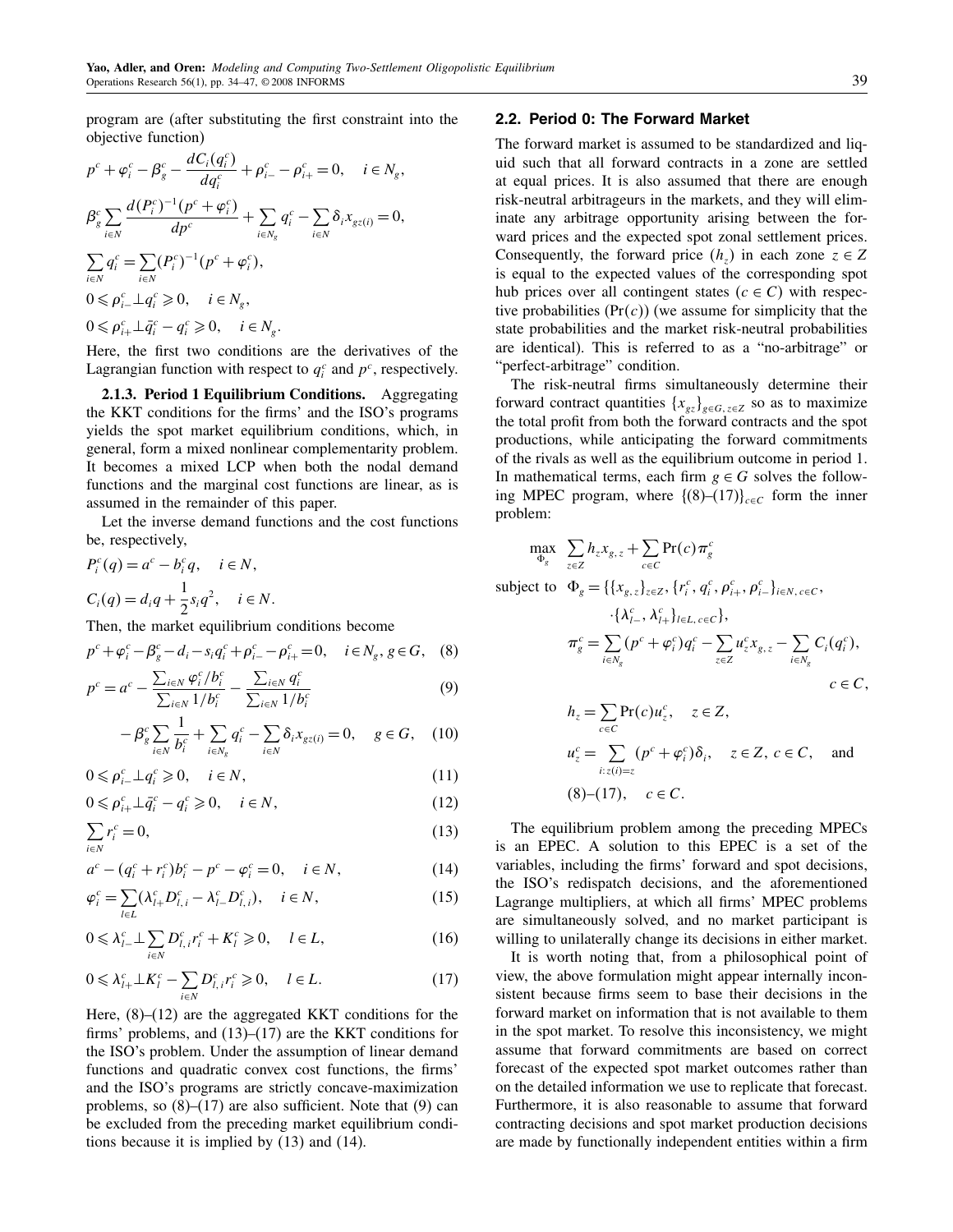operating on different time horizons and employing different forecasting tools. So while the decisions made in the spot market are informed of the forward contracting positions of the firm, they do not necessarily account for all the global information that led to these contracting decisions.

# 3. A Compact Representation of the Model

In this section, we compact the notation to streamline the subsequent algorithmic presentation by grouping and relabelling the variables, including the dual variables, as follows:

•  $x_g$  ( $\in R^{|Z|}$ ): vector of the forward commitments by firm  $g \in G$ .

•  $r^c$  ( $\in R^{|N|}$ ): vector of the ISO's import/export quantities in state  $c \in C$ .

•  $q^c$  ( $\in R^{|N|}$ ): vector of the firms' generation quantities in state  $c \in C$ .

•  $\rho_-^c$ ,  $\rho_+^c$  ( $\in R^{|N|}$ ): vectors of the Lagrange multipliers associated with the generation capacity constraints in state  $c \in C$ .

•  $\lambda_-^c, \lambda_+^c \ (\in R^{|L|})$ : vectors of the Lagrange multipliers associated with the flow capacity constraints in state  $c \in C$ . In addition, the parameters are relabelled as

•  $\Delta$  ( $\in R^{|N| \times |Z|}$ ): a matrix where the  $(i, z)$ th element is  $-1$  if  $z(i) = z$ , and 0 otherwise.

•  $\bar{q}^c$  ( $\in R^{|N|}$ ): vector of the generator capacity bounds in state  $c \in C$ .

•  $B_c$  ( $\in R^{|N| \times |N|}$ ): a diagonal matrix for state  $c \in C$ , where the  $(i, i)$ th element is  $b_i^c$ .

•  $d \in R^{|N|}$ : vector of the marginal generation costs.

•  $D_c$  ( $\in R^{|L| \times |N|}$ ): A PTDF matrix for state  $c \in C$ , where the  $(l, i)$ th element is  $D_{l, i}^{c}$ .

•  $k^c$  ( $\in R^{|L|}$ ): vector of the flow capacities of the transmission lines in state  $c \in C$ .

•  $X_g$  ( $\in R^{|Z|}$ ): feasible region of  $x_g$  for each firm  $g \in G$ .

# 3.1. Compact Representation of the Inner Problem  $\{(8)-(17)\}_{c\in C}$

Let  $e \in R^{|N|}$  be a vector with all 1s. Then, (13) and (14) become

$$
\begin{bmatrix} a^c e \\ 0 \end{bmatrix} - \begin{bmatrix} B_c \\ 0 \end{bmatrix} q^c - \begin{bmatrix} B_c & e \\ e^T & 0 \end{bmatrix} \begin{bmatrix} r^c \\ p^c \end{bmatrix} + \begin{bmatrix} D_c^T \\ 0 \end{bmatrix} \lambda_- - \begin{bmatrix} D_c^T \\ 0 \end{bmatrix} \lambda_+ = \begin{bmatrix} 0 \\ 0 \end{bmatrix}.
$$

Solving  $r^c$  and  $p^c$  yields

$$
\begin{bmatrix} r^c \ p^c \end{bmatrix} = \begin{bmatrix} Q_c & \frac{B_c^{-1}e}{e^T B_c^{-1} e} \\ \frac{e^T B_c^{-1}}{e^T B_c^{-1} e} & \frac{-1}{e^T B_c^{-1} e} \end{bmatrix}
$$

$$
\cdot \left( \begin{bmatrix} a^c e \\ 0 \end{bmatrix} - \begin{bmatrix} B_c \\ 0 \end{bmatrix} q^c + \begin{bmatrix} D_c^T \\ 0 \end{bmatrix} \lambda_-^c - \begin{bmatrix} D_c^T \\ 0 \end{bmatrix} \lambda_+^c \right),
$$

where

$$
Q_c = B_c^{-1} - \frac{B_c^{-1} e e^T B_c^{-1}}{e^T B_c^{-1} e}.
$$

Hence,

$$
r^{c} = -Q_{c}B_{c}q^{c} + Q_{c}(D_{c}^{T}\lambda_{-}^{c} - D_{c}^{T}\lambda_{+}^{c}),
$$
  
\n
$$
p^{c} = a^{c} - \frac{e^{T}}{e^{T}B_{c}^{-1}e}q^{c} + \frac{e^{T}B_{c}^{-1}}{e^{T}B_{c}^{-1}e}(D_{c}^{T}\lambda_{-}^{c} - D_{c}^{T}\lambda_{+}^{c}).
$$

Now, consolidating conditions  $(8)$ – $(10)$ , we have

$$
\rho_-^c = -a^c e + d + H_c q^c + B_c Q_c (D_c^T \lambda_-^c - D_c^T \lambda_+^c)
$$
  
+ 
$$
\rho_+^c + \frac{1}{e^T B_c^{-1} e} \Delta \sum_{g \in G} x_g,
$$

where  $H_c$  is a matrix such that

$$
(h_c)_{ij} = \begin{cases} \frac{2+s_i}{e^T B_c^{-1} e} & \text{if } i = j, \\ \frac{2}{e^T B_c^{-1} e} & \text{if } i \neq j, \text{ and the units at nodes } i \\ \frac{1}{e^T B_c^{-1} e} & \text{otherwise.} \end{cases}
$$

Next, let  $w^c$  and  $y^c$  be two variable vectors, and  $t^c$ ,  $A_c$ , and  $M_c$  be constants such that

$$
w^{c} = \begin{bmatrix} \bar{q}^{c} - q^{c} \\ \rho_{-}^{c} \\ k^{c} + D_{c}r^{c} \\ k^{c} - D_{c}r^{c} \end{bmatrix}, \qquad y^{c} = \begin{bmatrix} \rho_{+}^{c} \\ q^{c} \\ \lambda_{-}^{c} \\ \lambda_{+}^{c} \end{bmatrix},
$$

$$
t^{c} = \begin{bmatrix} \bar{q}^{c} \\ -a^{c}e + d \\ k^{c} \\ k^{c} \end{bmatrix}, \qquad A_{c} = \begin{bmatrix} 0 \\ \frac{\Delta}{e^{T}B_{c}^{-1}e} \\ 0 \\ 0 \end{bmatrix},
$$

$$
M_{c} = \begin{bmatrix} 0 & -I & 0 & 0 \\ I & H_{c} & B_{c}Q_{c}D_{c}^{T} & -B_{c}Q_{c}D_{c}^{T} \\ 0 & -D_{c}Q_{c}B_{c} & D_{c}Q_{c}D_{c}^{T} & -D_{c}Q_{c}D_{c}^{T} \\ 0 & D_{c}Q_{c}B_{c} & -D_{c}Q_{c}D_{c}^{T} & D_{c}Q_{c}D_{c}^{T} \end{bmatrix}.
$$

The preceding applied to  $(8)$ – $(17)$  leads to

 $w^{\epsilon}$ 

$$
= t^{c} + A_{c} \sum_{g \in G} x_{g} + M_{c} y^{c},
$$
  

$$
w^{c} \geq 0, y^{c} \geq 0, (y^{c})^{T} w^{c} = 0.
$$
 (18)

Finally, aggregating (18) for all states  $c \in C$ , we present the inner problem  $\{(8)-(17)\}_{c\in C}$  as

$$
w = t + A \sum_{g \in G} x_g + My
$$
,  $w \ge 0$ ,  $y \ge 0$ ,  $y^T w = 0$ ,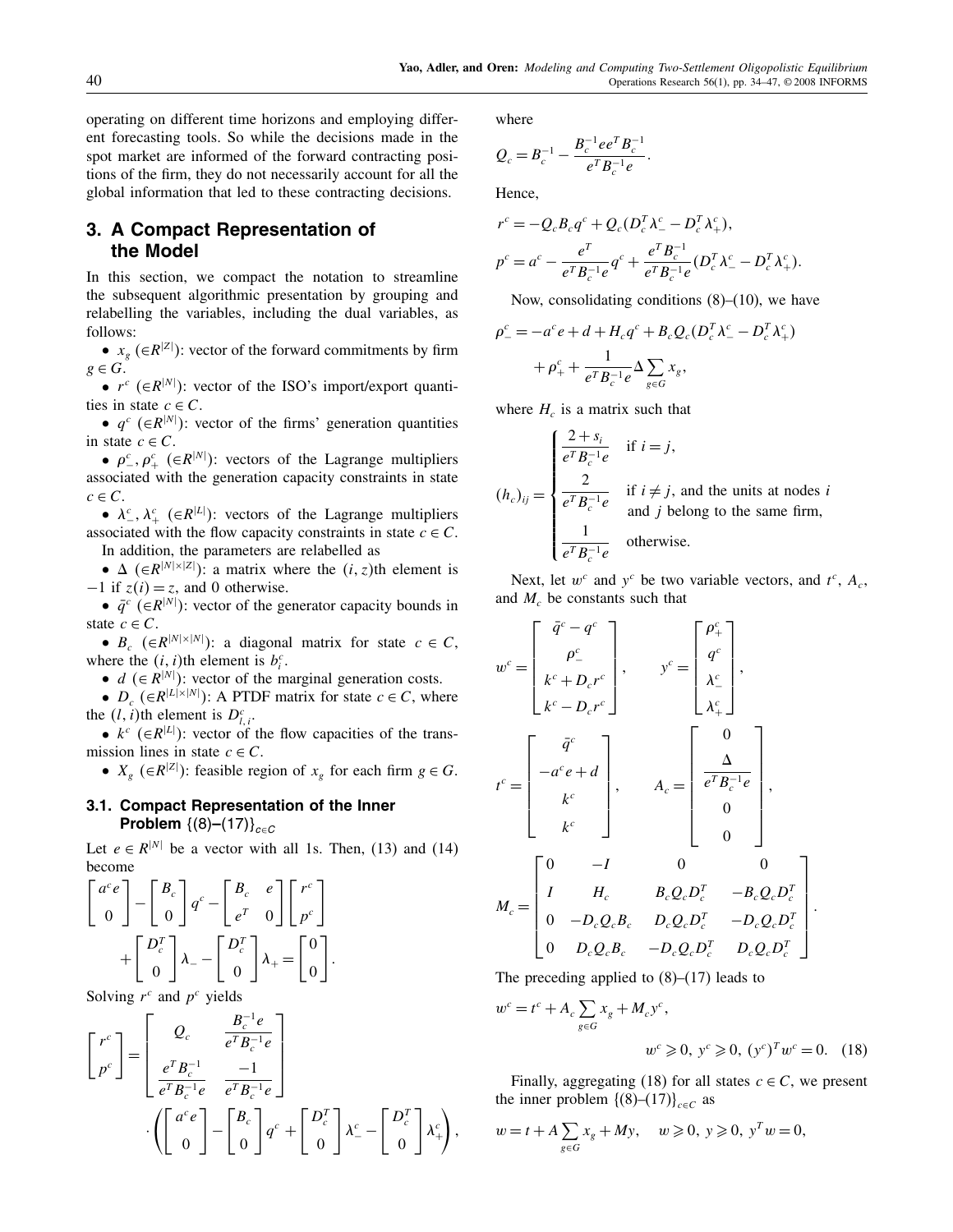where y and  $w$  are variables, and  $t$ ,  $A$ , and  $M$  are constants as follows:

$$
y = [y^{c} \ c \in C], \qquad w = [w^{c} \ c \in C], \qquad t = [t^{c} \ c \in C],
$$
  

$$
A = [A_{c} \ c \in C], \qquad M = \begin{bmatrix} M_{1} & & 0 \\ & M_{2} & \\ & & \cdots & \\ 0 & & & M_{|C|} \end{bmatrix}.
$$

#### 3.2. Compact Representation of the MPEC Problems

In period 0, each firm  $g \in G$  solves the following MPEC problem:

$$
\mathcal{F}_g(\bar{x}_{-g})\text{: } \lim_{x_g, y, w} f_g(x_g, y, w, \bar{x}_{-g})
$$
\n
$$
\text{subject to } x_g \in X_g,
$$
\n
$$
w = t + A\bar{x}_{-g} + Ax_g + My,
$$
\n
$$
w \ge 0, y \ge 0, y^T w = 0. \quad (19)
$$

In this program,  $x_e$  is the decision variable,  $(y, w)$  are the state variables, and  $\bar{x}_{-g} = \sum_{k \in G \setminus \{g\}} \bar{x}_k$  is a parameter that is the sum of other firms' forward contract quantities.

We denote the EPEC problem in period 0 as  $\{\mathcal{F}_g(\cdot)\}_{g \in G}$ . An equilibrium of this EPEC problem in period zero is a set  $(\{\bar{x}_e\}_{e \in G}, y, w)$  that solves  $\mathcal{F}_e(\bar{x}_{-e})$  for all  $g \in G$ , i.e.,  $(\bar{x}_g, y, w) \in SOL(\mathcal{T}_g(\bar{x}_{-g}))$ , where  $SOL(\mathcal{T}_g(\bar{x}_{-g}))$  denotes the solution set of  $\overline{\mathcal{F}}_g(\overline{x}_{-g})$ .

## 4. Solution Approach

To solve the EPEC as stated above, we propose an iterative scheme that solves in turn the MPEC problems by holding fixed the decision variables of the other MPEC problems.

#### 4.1. The MPEC Algorithm

The MPEC algorithm is motivated by the following properties of  $\mathcal{F}_g(\bar{x}_{-g})$ .

(1)  $f_{\rho}(x_{\rho}, y, w, \bar{x}_{-\rho})$  is quadratic with respect to  $(x_0, y, w)$ .

 $(2)$  *M* is positive semidefinite. To show this, we first note that  $H_c$  is symmetric positive-definite. Second,

$$
v^T Q_c v = v^T B_c^{-1} v - \frac{v^T B_c^{-1} e e^T B_c^{-1} v}{e^T B_c^{-1} e}
$$
  
= 
$$
\frac{\|B_c^{-1/2} v\|^2 \|B_c^{-1/2} e\|^2 - \|v^T B_c^{-1/2} B_c^{-1/2} e\|^2}{\|B_c^{-1/2} e\|^2}
$$
  

$$
\geq 0, \quad v \in R^{|N|}.
$$

Hence,  $Q_c$  is symmetric positive semidefinite. Now, because

$$
\frac{M_c + M_c^T}{2} = \begin{bmatrix} 0 & 0 & 0 & 0 \\ 0 & H_c & 0 & 0 \\ 0 & 0 & 0 & 0 \\ 0 & 0 & 0 & 0 \end{bmatrix} + \begin{bmatrix} 0 \\ 0 \\ D_c \\ -D_c \end{bmatrix} Q_c \begin{bmatrix} 0 \\ 0 \\ D_c \\ -D_c \end{bmatrix}^T,
$$

we conclude that  $M_c$  is positive semidefinite.

(3) Given  $\bar{x}_{-g}$ , the constraint set (19) is an LCP parameterized by  $x_{\varrho}$ . Moreover, for any  $x_{\varrho}$ ,

$$
w_c = \begin{bmatrix} \bar{q}^c \\ \left(-a^c e + d + \frac{\Delta x_{-g} + \Delta x_g}{e^T B_c^{-1} e}\right)^+ \\ k^c \\ k^c \\ k^c \\ y_c = \begin{bmatrix} \left(-a^c e + d + \frac{\Delta x_{-g} + \Delta x_g}{e^T B_c^{-1} e}\right)^- \\ 0 \\ 0 \\ 0 \\ 0 \end{bmatrix}, & c \in C,
$$

satisfy the linear constraints of this LCP. By Theorem 3.1.2 in Cottle et al. (1992), the LCP problem (19) is always solvable. Recall that such solvability is achieved by assuming that the demand functions are linear and unconstrained and that the cost functions are quadratic.

In addition, we assume that for each state in period 1, the active constraints at the optimal solutions to the period 1 problems are linearly independent. By Theorem 3.1.7 in Cottle et al. (1992), (19) is always uniquely solved for all  $x_{\varphi} \in X_{\varphi}$ , i.e., its solution  $(y, w)$  is an implicit function of  $x_g$ , and  $\mathcal{F}_g(\bar{x}_{-g})$  can be reduced to an optimization problem with respect only to  $x_{\varrho}$ .

We developed an algorithm for solving  $\mathcal{F}_o(\bar{x}_{-o})$  via a "divide-and-conquer" approach (see Figure 2). The proposed MPEC algorithm is a variant of the PSQP algorithm in Jiang and Ralph (1999) and Luo et al. (1996), but it specializes the PSQP algorithm by taking advantage of the preceding properties of  $\mathcal{F}_g(\bar{x}_{-g})$ . Specifically, the partition of  $X_{\varphi}$  is determined by the feasible complementary bases (see Cottle et al. 1992, Definition 1.3.2) of the LCP problem (19). In each polyhedron, we derive the explicit affine functions for the state variables in terms of  $x_g$ , and solve a quadratic program involving only  $x<sub>e</sub>$  for determining a stationary point within this polyhedron. An  $x_g$  is a stationary point of  $\mathcal{F}_{\rho}(\bar{x}_{-\rho})$  if and only if it is a stationary point

**Figure 2.** A typical partition of  $X<sub>o</sub>$ .

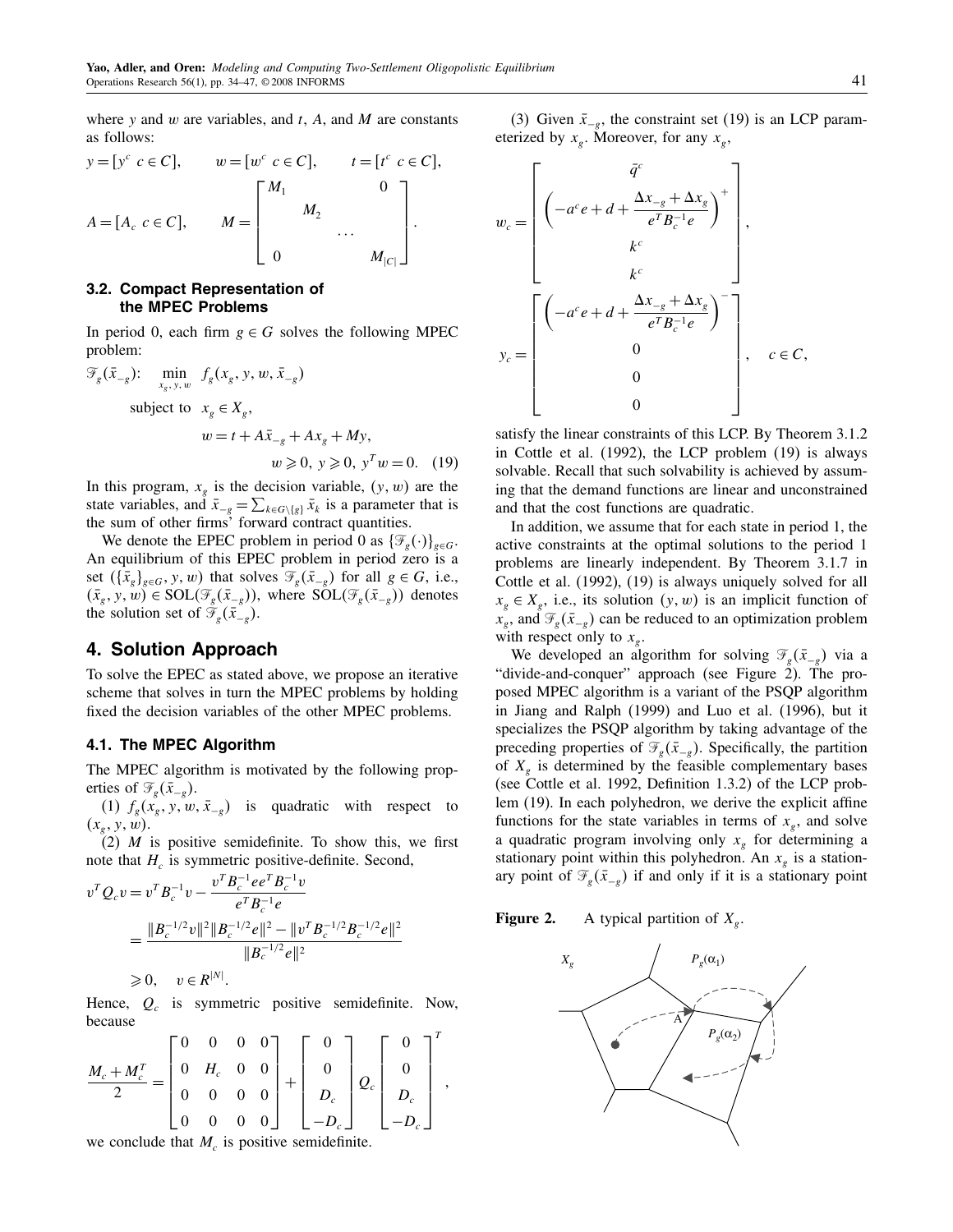with respect to all polyhedra containing itself. Through parametric LCP pivoting, the proposed MPEC algorithm searches in the space of feasible  $x<sub>g</sub>$  for a B-stationary point of  $\mathcal{F}_{\rho}(\bar{x}_{-\rho})$  along adjacent polyhedra. Details of the algorithm are described in online Appendix 1.

#### 4.2. The EPEC Scheme

To find a B-stationary equilibrium of  $\{\mathcal{F}_g(\cdot)\}_{g \in G}$ , we start with an arbitrary set  $\{\bar{x}_g^0 \in X_g\}_{g \in G}$ . At each outer iteration k, we compute  $\bar{x}^k_g$  from  $\bar{\mathcal{F}}_g(\bar{x}^k_{-g})$  for each  $g \in G$  while taking  $\bar{x}^k_{-g}$  as given. The algorithm terminates when the improvement of the design variables in two consecutive iterations is reduced to a predetermined limit, or when the number of iterations reaches a predetermined upper bound. Online Appendix 2 discusses this scheme. Unlike the approach described in Hobbs et al. (2000), the current scheme carries  $(y, w)$ , which always solves (19), among the MPEC problems. This offers the flexibility of terminating the MPEC algorithm before it reaches a B-stationary point.

#### 5. Computational Results

We implemented in MATLAB the MPEC and EPEC algorithms that utilize the optimization toolbox for solving quadratic programs. In the implementation, we treat any number below 10<sup>-16</sup> as zero to account for round-off errors. Tests of the algorithms are performed on both randomly generated problems and representative test cases specific to the context of electricity markets.

#### 5.1. Tests of the MPEC Algorithm

The main computational effort involved in the EPEC scheme is to solve the MPECs. While our MPEC algorithm is guaranteed to terminate in finite steps, its actual performance is not known. Indeed, linear and also quadratic programs with linear complementarity constraints are shown to be NP-hard in Luo et al. (1996). In this section, we test the algorithm on a randomly generated set of generic MPEC problems with quadratic objective functions. Specifically, these MPEC problems are of the form

$$
\min_{x,y} \frac{1}{2} [x \quad y] P\left[\begin{array}{c} x \\ y \end{array}\right] + c^T \left[\begin{array}{c} x \\ y \end{array}\right]
$$

subject to  $Ax + a \leq 0$ ,

$$
w = Nx + My + q,
$$
  

$$
w \ge 0, \quad y \ge 0, \quad w^T y = 0,
$$

where  $P$ ,  $A$ ,  $M$  (a positive semidefinite matrix),  $N$ ,  $c$ ,  $a$ , and  $q$  are constant matrices and vectors with suitable dimensions. We use the "QPECgen" package by Jiang and Ralph (1999) to generate these MPEC programs.

In the tests, we launch the MPEC algorithm from random starting points. Table 1 summarizes the test results. The first three columns list the dimensions of the decision and

Table 1. Test results of the MPEC algorithm.

|        |        |        | Total     | <b>Iterations</b> |     |         |  |
|--------|--------|--------|-----------|-------------------|-----|---------|--|
| Dim(x) | Dim(v) | Dim(w) | dimension | Min               | Max | Average |  |
| 25     | 50     | 50     | 125       | 3                 | 34  | 16      |  |
| 50     | 50     | 50     | 150       | 7                 | 35  | 18      |  |
| 50     | 100    | 100    | 250       | 2                 | 49  | 22      |  |
| 100    | 100    | 100    | 300       | 10                | 43  | 23      |  |
| 150    | 100    | 100    | 350       | 2                 | 30  | 14      |  |
| 100    | 200    | 200    | 500       | 3                 | 38  | 23      |  |
| 200    | 200    | 200    | 600       | 2                 | 88  | 29      |  |
| 200    | 500    | 500    | 1,200     | 2                 | 76  | 43      |  |

state variables, and columns 5 to 7 report the minimum, maximum, and average numbers of iterations, respectively. We observe that:

• The average number of iterations increases moderately as the dimension of the MPEC problems grows (except for the case of  $n = 150$  and  $m = 100$ ), but there does not exist such a trend for the minimum and maximum numbers of iterations.

• The algorithm is able to effectively solve MPEC problems with relatively large dimensions. Note that all instances in Table 1 have greater dimensions than those reported in Jiang and Ralph (1999).

#### 5.2. Tests of the EPEC Scheme

We now test the MPEC/EPEC algorithms on an EPEC problem derived from the stylized Belgian electricity system which was also used in our previous work (Yao et al. 2005). This system is originally composed of 92 380 kv and 220 kv transmission lines including some lines in neighboring countries for capturing the effect of loop flow. Parallel lines between the same pairs of nodes have been collapsed into single lines with equivalent electric characteristics. In total, the stylized network comprises 71 transmission lines and 53 nodes (see Figure 3). Generation units in this system are located, respectively, at the nodes  $\{7, 9, 10, 11, 14, 22, 24, 31, 33, 35, 37, 40, 41, 42, 44, 47,$ 48 52 53. The ownership structure, zonal aggregation in the forward market, and contingency states are fictitious and so are the nodal demand functions, although they are calibrated to actual demand information.

Table 2 lists the nodal information for this test problem, including the IDF slopes, the marginal generation costs (marginal costs are constant in this example), and the capacity bounds of the generation units. Table 3 summarizes the impedance of the transmission lines and the corresponding thermal limits. Only lines 22-49, 29-45, 30-43, and 31-52 are assumed prone to congestion in this example. The method for calculating the state-dependent PTDF matrices from the network data can be found in standard electrical engineering textbooks (e.g. Hambley 2004) and will be omitted here due to space limitation.

We assume six independent contingency states in the spot market.<sup>2</sup> The first three states correspond to demand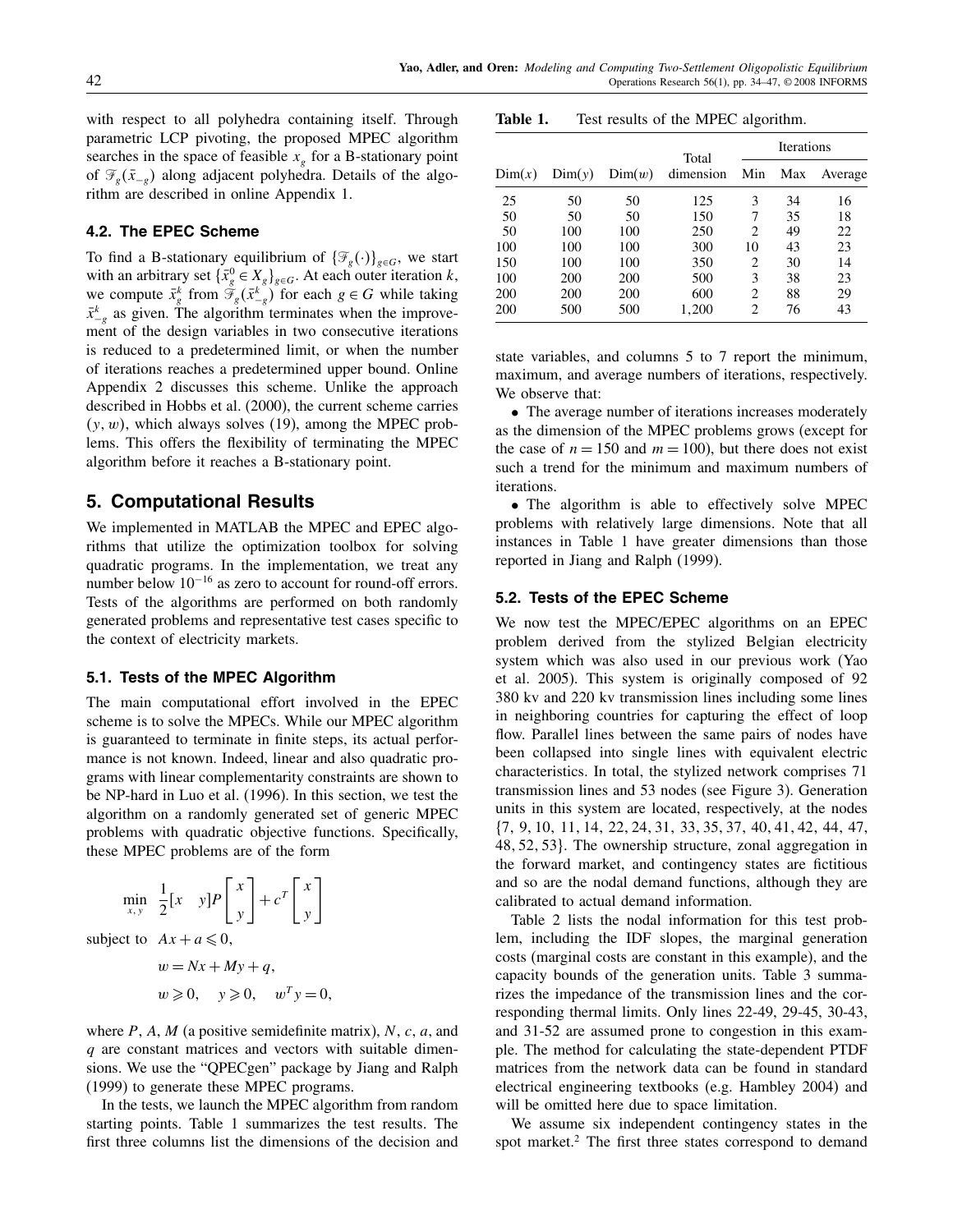Figure 3. Belgian high-voltage network.



uncertainty, while all generation units and all transmission lines are rated at their full capacities. States 4, 5, and 6 have the same demand levels as state 2, but they represent the system contingencies resulting from transmission or generator outages. State 4 denotes a transmission breakdown on lines 31-52. States 5 and 6 capture the unavailability of two generation units at nodes 10 and 41, respectively. The price intercepts of the hypothetical IDFs and the probabilities of the six states are given in Table 4.

The stylized system has the dimension  $2|C| \times (|N|+|L|)$  $= 684$  of y (and w), and the total number of possible partitions is  $2^{684}$ . In this implementation, we terminate the EPEC algorithm at an outer iteration  $k$  if the relative improvement of the MPECs' decision variables (forward commit-

ments) is no greater than  $10^{-8}$ , i.e.,  $\|\{\bar{x}_g^k - \bar{x}_g^{k-1}\}_{g \in G}\| \le$  $10^{-8}$  $\|\{\bar{x}_{g}^{k-1}\}_{{g\in G}}\|$ .

We ran the tests with different numbers of zones and firms, and for each test we start with randomly generated decision variables of the MPECs. In the implementation, the MPEC algorithm was limited to execute a single inner iteration. We also tried some other rules for terminating the MPEC algorithm; however, they do not provide comparable results.<sup>3</sup> The test results are summarized in Table 5. Columns 4 to 9 list the minimum, maximum, and average numbers of outer iterations and quadratic programs, respectively. In addition, Tables 6 and 7 report the outer iterations of the firms' total forward commitments for the cases of two zones and two or three firms. We find that:

• For all test problems, the EPEC scheme converges rapidly.

• There exists no clear relationship between the problem dimension and the number of iterations. However, the total number of quadratic programs grows as the number of firms increases.

• In the tests, the EPEC scheme quickly reaches the proximity of the B-stationary equilibrium, after which it only improves the significant decimal digits (see, for example, Tables 6 and 7).

## 6. Economic Interpretation of the Results

The EPEC algorithm is not guaranteed to locate a (global) Nash equilibrium; however, as we will demonstrate in this section, it produced results that are consistent with economic intuition.

In particular, we considered two hypothetical generator ownership structures with two zones in the stylized Belgian network: nodes 1 through 32 belong to zone 1, and the remaining nodes to zone 2. The first structure has two firms,

Table 2. Nodal data.

| Node | <b>IDF</b> slope<br>$\frac{\text{S}}{\text{MW}^2}$ | Marg. cost<br>MW | Capac.<br><b>MW</b> | Node | <b>IDF</b> slope<br>$\frac{\text{S}}{\text{MW}^2}$ | Marg. cost<br>MW | Capac.<br><b>MW</b> | Node | <b>IDF</b> slope<br>$\frac{\text{S}}{\text{MW}^2}$ | Marg. cost<br>MW | Capac.<br><b>MW</b> |
|------|----------------------------------------------------|------------------|---------------------|------|----------------------------------------------------|------------------|---------------------|------|----------------------------------------------------|------------------|---------------------|
|      |                                                    |                  | $\Omega$            | 19   | 0.68                                               |                  | $\Omega$            | 37   |                                                    | 10               | 1,399               |
|      | 0.82                                               |                  | $\theta$            | 20   | 1.05                                               |                  | $\bf{0}$            | 38   | 0.85                                               |                  |                     |
|      | 1.13                                               |                  |                     | 21   |                                                    |                  | 0                   | 39   |                                                    |                  |                     |
| 4    |                                                    |                  | $\theta$            | 22   | 1.1                                                | 19               | 602                 | 40   | 1.15                                               | 10               | 1,378*              |
|      | 0.93                                               |                  | $\Omega$            | 23   |                                                    |                  | $\theta$            | 41   |                                                    | 21               | 522                 |
| 6    | 0.85                                               |                  | $\Omega$            | 24   | 0.75                                               | 10               | 2,985               | 42   | 0.79                                               | 18               | 385                 |
|      |                                                    | 45               | 70                  | 25   |                                                    |                  | $\Omega$            | 43   | 0.68                                               |                  | $\overline{0}$      |
| 8    |                                                    |                  | $\mathbf{0}$        | 26   | 0.8                                                |                  | $^{(1)}$            | 44   | 1.03                                               | 20               | 538                 |
| 9    | 0.88                                               | 18               | 460                 | 27   | 1.13                                               |                  | $^{(1)}$            | 45   |                                                    |                  | $\Omega$            |
| 10   | 0.9                                                | 18               | $121*$              | 28   |                                                    |                  | 0                   | 46   |                                                    |                  |                     |
| 11   |                                                    | 20               | 124                 | 29   | 0.93                                               |                  | $\Omega$            | 47   |                                                    |                  |                     |
| 12   | 0.73                                               |                  | $\Omega$            | 30   | 0.85                                               |                  | 0                   | 48   | 0.73                                               | 22               | 258                 |
| 13   |                                                    |                  | $\Omega$            | 31   |                                                    | 18               | 712                 | 49   | 1.2                                                |                  | $\Omega$            |
| 14   | 0.85                                               | 13               | 1,164               | 32   |                                                    |                  | $\Omega$            | 50   | 1.5                                                |                  |                     |
| 15   |                                                    |                  | $\theta$            | 33   | 0.88                                               | 20               | 496                 | 51   |                                                    |                  |                     |
| 16   | 1.3                                                |                  | $\theta$            | 34   | 0.5                                                |                  | $\Omega$            | 52   |                                                    | 20               | 879                 |
| 17   |                                                    |                  | $\Omega$            | 35   |                                                    | 25               | 1,053               | 53   | 0.7                                                | 58               | 95                  |
| 18   | 0.79                                               |                  | $\Omega$            | 36   | 0.73                                               |                  | $\Omega$            |      |                                                    |                  |                     |

<sup>∗</sup>These numbers are zeros in states 5 and 6, respectively.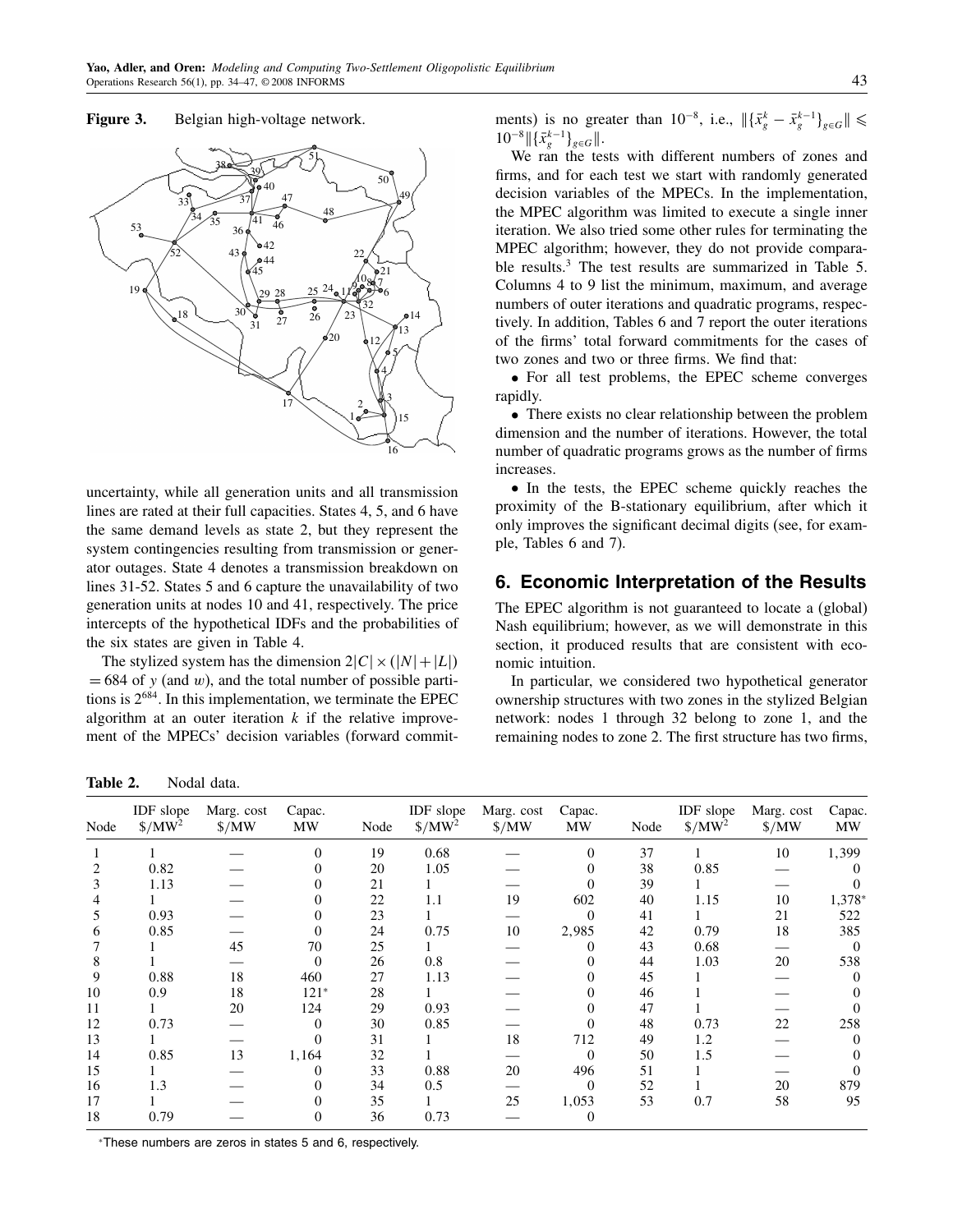| Line      | Imped.<br>(Ohm) | Capac.<br>(MW) | Line      | Imped.<br>(Ohm) | Capac.<br>(MW) | Line      | Imped.<br>(Ohm) | Capac.<br>(MW) |
|-----------|-----------------|----------------|-----------|-----------------|----------------|-----------|-----------------|----------------|
| $1-2$     | 23,716          | 345            | $16-17$   | 2,633           | 5,154          | 34-37     | 7,048           | 1,350          |
| $1 - 15$  | 6,269           | 345            | $17 - 18$ | 4,236           | 1,715          | 34-52     | 12,234          | 1,350          |
| $2 - 15$  | 8,534           | 345            | 17-19     | 1,939           | 5,140          | $35-41$   | 14,204          | 1,350          |
| $3-4$     | 5,339           | 240            | $17 - 20$ | 8,071           | 1,179          | $35 - 52$ | 9,026           | 1,420          |
| $3 - 15$  | 11,686          | 240            | 18-19     | 1,465           | 13,710         | 36-41     | 15,777          | 2,770          |
| $4 - 5$   | 6,994           | 510            | 19-52     | 11,321          | 1,179          | 36-42     | 11,186          | 2,840          |
| $4 - 12$  | 5,887           | 405            | $20 - 23$ | 13,165          | 1,316          | 36-43     | 15,408          | 2,770          |
| $4 - 15$  | 3,644           | 240            | $21 - 22$ | 47,621          | 1,420          | 37-39     | 66,471          | 1,420          |
| $5 - 13$  | 6,462           | 510            | $22 - 23$ | 11,391          | 1,350          | $37-41$   | 21,295          | 1,350          |
| $6 - 7$   | 23,987          | 300            | 22-49     | 9,138           | 1,350          | 38-39     | 10,931          | 1,650          |
| $6 - 8$   | 9,138           | 400            | $23 - 24$ | 41,559          | 5,540          | 38-51     | 17,168          | 946            |
| $7 - 21$  | 14,885          | 541            | $23 - 25$ | 16,982          | 1,420          | 39-51     | 8,596           | 1,650          |
| $7 - 32$  | 5,963           | 410            | 23-28     | 8,610           | 1,350          | 40-41     | 11,113          | 2,770          |
| $8-9$     | 45,360          | 400            | $23 - 32$ | 33,255          | 1,350          | 41-46     | 11,509          | 2,840          |
| $8 - 10$  | 26,541          | 800            | $25 - 26$ | 134,987         | 1,420          | 41-47     | 13,797          | 1,420          |
| $8 - 32$  | 11,467          | 400            | $25 - 30$ | 11,991          | 1,420          | 43-45     | 34,468          | 1,350          |
| $9 - 11$  | 20,157          | 410            | 27-28     | 64,753          | 1,420          | 44-45     | 47,128          | 1,420          |
| $9 - 32$  | 10,012          | 375            | 28-29     | 38,569          | 1,350          | 46-47     | 34,441          | 1,420          |
| $11 - 32$ | 18,398          | 375            | 29-31     | 284,443         | 1,350          | 47-48     | 14,942          | 1,420          |
| 12-32     | 4,567           | 405            | 29-45     | 14,534          | 1,350          | 48-49     | 6,998           | 1,420          |
| $13 - 14$ | 121,410         | 2,700          | $30 - 31$ | 269,973         | 1,420          | 49-50     | 5,943           | 3,784          |
| $13 - 15$ | 5,094           | 790            | $30 - 43$ | 10,268          | 1,420          | 50-51     | 2,746           | 5,676          |
| $13 - 23$ | 5,481           | 2,770          | $31-52*$  | 1,453           | 400            | 52-53     | 1,279           | 2,840          |
| $15-16$   | 8,839           | 400            | 33-34     | 40,429          | 1,420          |           |                 |                |

Table 3. Belgian transmission network data.

<sup>∗</sup>This line breaks down in state 4.

where the units at the node set  $\{9, 11, 22, 31, 35, 37, 41,$ 47 52 53 belong to the first firm and the remaining units to the second firm. The second structure is composed of three firms, operating the units at  $\{7, 11, 33, 37, 41,$ 52, 53, {10, 14, 24, 40, 44, 48}, and {9, 22, 31, 35, 42, 47}, respectively.

We observe that, under both resource structures, firms have strategic incentives for forward contracting as reported in Tables 6 and 7. However, unlike in the single-node case where all firms have strategic incentives for short forward positions (i.e., to sell forward) as shown in Allaz (1992), here some firms might take long forward positions (i.e., buy forward). In the duopoly case, for example, firm 1

Table 4. States of the Belgian spot market.

| State | IDF<br>intercept<br>$(S/MW^2)$ | Probability | Type and description                                             |
|-------|--------------------------------|-------------|------------------------------------------------------------------|
|       | 1,000                          | 0.20        | Demand uncertainty: Demands<br>are on the peak.                  |
|       | 500                            | 0.50        | Demand uncertainty: Demands<br>are at shoulder.                  |
|       | 250                            | 0.20        | Demand uncertainty: Demands<br>are off-peak.                     |
|       | 500                            | 0.03        | Contingency of line breakdown:<br>Line $31-52$ goes down.        |
|       | 500                            | 0.03        | Contingency of generation outage:<br>Plant at node 10 goes down. |
|       | 500                            | 0.04        | Contingency of generation outage:<br>Plant at node 41 goes down. |

buys 552 MWh in the forward market, but firm 2 is short 1,747 MWh, so the supply side as a whole sells forward, which is qualitatively consistent with the result in Allaz (1992). A generation firm could take long forward positions when an arbitrage opportunity is raised from a discrepancy between its expected generator-location-weighted average nodal price in a zone and the zonal settlement price. In such a case, a firm's speculative incentive for long positions may overwhelm the strategic "Allaz-Vila"-type incentive for selling forward. Such an action, however, will typically induce rival firms to increase forward sales due to the increased treat of low spot prices, as observed in our duopoly example.

In Figure 4, we plot the expected spot nodal prices under two settlements and contrast them with the corresponding

Table 5. Test results of the EPEC algorithm.

|                |                |        |   | Outer iterations |         |     | <b>Ouadratic</b><br>programs |         |
|----------------|----------------|--------|---|------------------|---------|-----|------------------------------|---------|
| Ζ              | G              | Dim(y) |   | Min Max          | Average | Min | Max                          | Average |
| 2              | 2              | 684    | 4 | 8                | 6       | 15  | 29                           | 24      |
| 2              | 3              | 684    | 8 | 11               | 9       | 47  | 65                           | 55      |
| $\overline{c}$ | 4              | 684    | 7 | 12               | 10      | 55  | 94                           | 77      |
| 3              | $\overline{c}$ | 684    | 2 | 4                | 3       |     | 15                           | 11      |
| 3              | 3              | 684    | 4 | 6                | 5       | 23  | 34                           | 29      |
| 3              | 4              | 684    | 4 | 10               | 8       | 32  | 79                           | 62      |
| 4              | 2              | 684    | 3 | 9                | 7       | 11  | 36                           | 27      |
| 4              | 3              | 684    | 7 | 21               | 13      | 41  | 126                          | 80      |
|                | 4              | 684    | 9 | 25               | 15      | 70  | 197                          | 122     |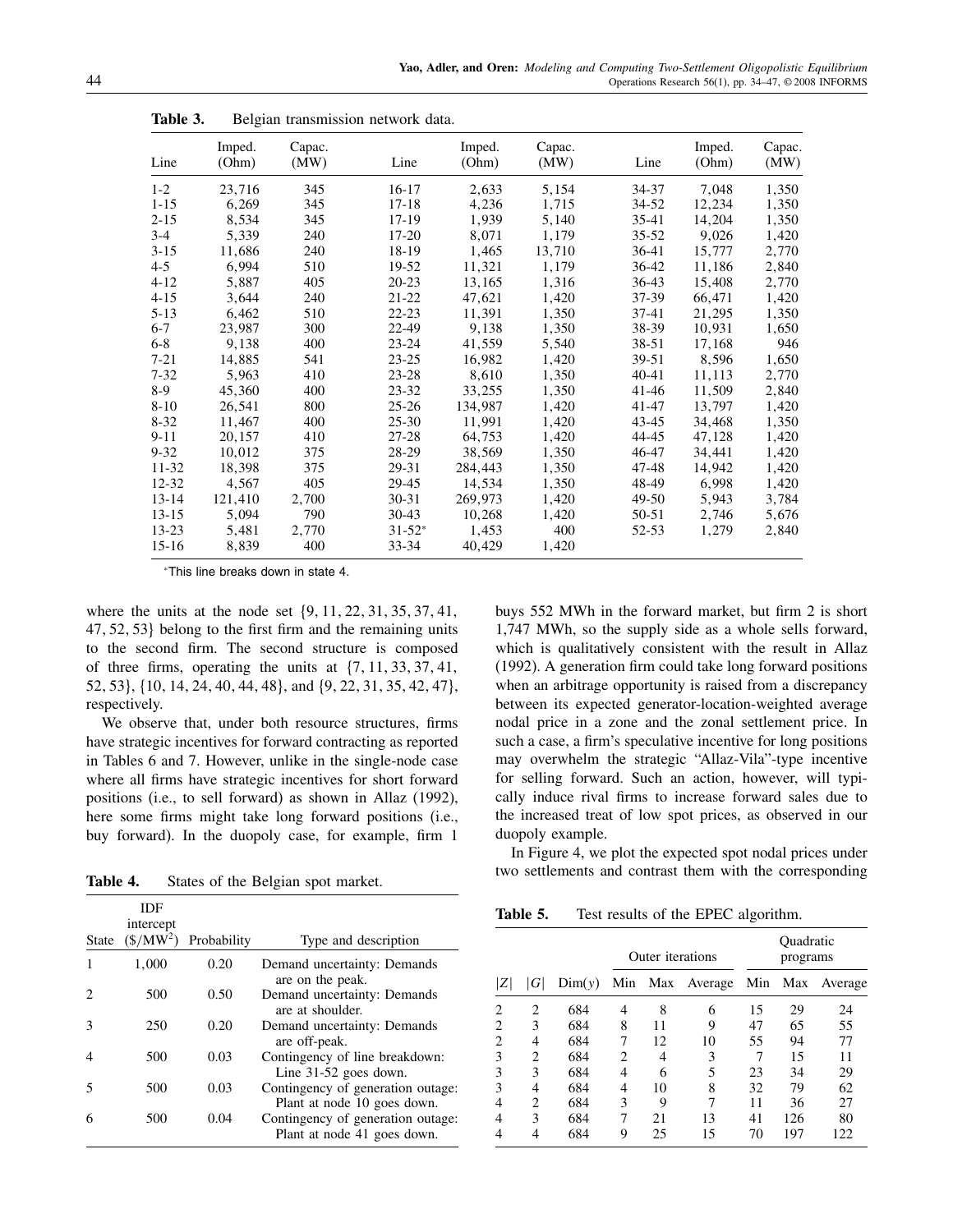| communicius (two mins). |               |              |  |  |  |  |
|-------------------------|---------------|--------------|--|--|--|--|
| Outer iteration         | Firm 1        | Firm 2       |  |  |  |  |
|                         | 0.000000      | 0.000000     |  |  |  |  |
|                         | $-513.063752$ | 575.219726   |  |  |  |  |
| 2                       | $-331.223467$ | 1,546.721883 |  |  |  |  |
| 3                       | $-545.254227$ | 1,747.692181 |  |  |  |  |
| 4                       | $-552.287608$ | 1,747.692181 |  |  |  |  |
| 5                       | $-552.287608$ | 1,747.692181 |  |  |  |  |

Table 6. Iterations of the firms' total forward sitments (two fir

nodal prices in the equilibrium of a single-settlement market which is obtained by constraining all firms' forward positions to zero. We first note that, whether or not there exists a forward market, the three-firm structure yields lower spot equilibrium prices than the Duopoly structure, as one would expect. Moreover, under both the two- and three-firm structures, a two-settlement equilibrium results in lower spot equilibrium prices at most nodes than a single settlement. However, nodes 29 and 31 do not follow this trend. Consequently, two settlements increase social welfare and consumer surplus. These results suggest that the welfare-enhancing effect described in Allaz (1992) and Allaz and Vila (1993) generalizes to the case with flow congestion, system contingency, and demand uncertainty, although that effect is quantitatively different due to generator capacities and transmission limits.

## 7. Concluding Remarks

We study the Nash-Cournot equilibrium in two-settlement electricity markets. We develop an EPEC model of this equilibrium, in which each firm solves an MPEC problem parameterized by the design variables of the other MPECs.

We propose an MPEC algorithm by taking advantage of the special properties of the problems at hand. This algorithm partitions the feasible region of the decision variables into a set of polyhedra, and projects the state variables into the space of the decision variables. The algorithm solves a quadratic program for a stationary point in each polyhedron and pivots through adjacent polyhedra while maintaining

Table 7. Iterations of the firms' total forward commitments (three firms).

| Outer iteration | Firm 1       | Firm 2       | Firm 3        |
|-----------------|--------------|--------------|---------------|
| 0               | 0.000000     | 0.000000     | 0.000000      |
| 1               | 6.739.889190 | $-16.249658$ | $-288.471837$ |
| 2               | 6.739.889190 | 246.601419   | $-103.536223$ |
| 3               | 6,851.687937 | 556.357457   | 71.319790     |
| 4               | 7.001.487699 | 849.405693   | 154.719273    |
| 5               | 7.154.268773 | 1.001.093059 | 149.846951    |
| 6               | 7.237.416442 | 1,006.167745 | 149.619740    |
|                 | 7.239.775870 | 1.006.342137 | 149.611431    |
| 8               | 7.239.859233 | 1.006.348165 | 149.611140    |
| 9               | 7.239.862110 | 1,006.348374 | 149.611129    |
| 10              | 7,239.862110 | 1,006.348382 | 149.611130    |
| 11              | 7.239.862110 | 1.006.348382 | 149.611130    |
|                 |              |              |               |

#### Figure 4. Expected spot nodal prices.



feasibility of the linear complementarity constraints. We establish the finite global convergence of this MPEC algorithm. An EPEC scheme is constructed by deploying the MPEC algorithm iteratively. Numerical tests on randomly generated quadratic MPECs and on the EPEC derived from a stylized Belgian electricity network demonstrate the effectiveness of the algorithms.

One limitation of our model is the assumption of risk neutrality on the part of the generating firms. Unfortunately, introducing risk aversion will make the objective functions of the MPECs nonquadratic, which significantly increases the computational complexity of the model.

On the other hand, we like to point out that although the MPEC and EPEC algorithms are presented here in the context of two-settlement electricity markets, they can be applied to other quadratic EPEC problems, provided that the linear complementarity constraints yield unique values of the state variables.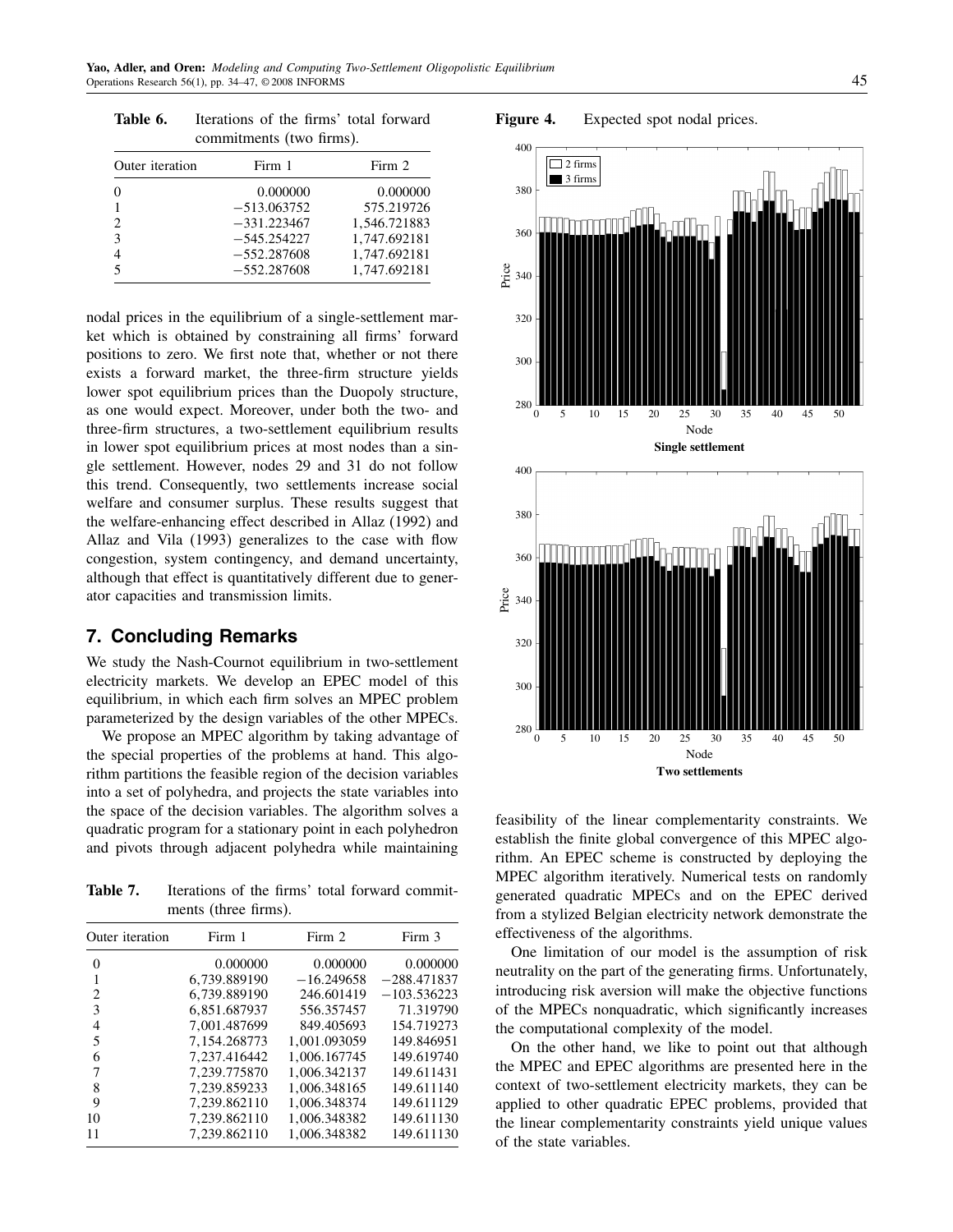# 8. Electronic Companion

An electronic companion to this paper is available as part of the online version that can be found at http://or.journal. informs.org/.

# Endnotes

1. This is a limited representation of uncertainty that can capture major contingencies and, to some extent, demand variations within the forward contract period such as seasonal variations. Because we assume that uncertainties are realized before the spot market decisions occur, we do not capture uncertainties that are not common knowledge in the spot market and are revealed implicitly through the spot prices. SFE models are better suited to capture uncertainties that are revealed after spot market decision making, but using SFE models with transmission constraints is at this point not well understood and is computationally prohibitive.

2. In this example, we simplify the problem by assuming that forward contracts are for fixed quantities, and we represent systematic demand variation within the contract period as demand uncertainty that is realized prior to the spot market decisions. In reality, systematic demand changes can be handled through forward contracts with variable quantities that attempt to follow systematic variations in load. To handle contracts that specify different forward quantities and prices for peak and off-peak periods, for example, we could break up the problem into two separate problems for peak and off-peak demand periods.

3. The idea of not solving subproblems to completion is quite common in mathematical programming. Examples of such approaches include nonlinear programming procedures with inexact line search and sequential quadratic programming, which can be interpreted as a penalized Lagrangian method where a single Newton step is performed each time and the estimates of the Lagrange multipliers are updated.

## Acknowledgments

This research was supported by the National Science Foundation grant ECS-0224779, the Power System Engineering Research Center (PSERC), the University of California Energy Institute (UCEI), and the Consortium for Electric Reliability Technology Solutions (CERTS) in the Department of Energy. The authors thank Bert Willems of Katholieke Universiteit Leuven for providing the network data of the Belgian electricity system.

#### References

- Allaz, B. 1992. Oligopoly, uncertainty and strategic forward transactions. Internal J. Indust. Organ. 10 297–308.
- Allaz, B., J.-L. Vila. 1993. Cournot competition, forward markets and efficiency. J. Econom. Theory 59 1-16.
- Borenstein, S., J. Bushnell, S. Stoft. 2000. The competitive effects of transmission capacity in a deregulated electricity industry. RAND J. Econom. 31(2) 294–325.
- Chao, H.-P., S. C. Peck. 1996. A market mechanism for electric power transmission. J. Regulatory Econom. 10(1) 25–60.
- Chen, X., M. Fukushima. 2004. A smoothing method for a mathematical program with P-matrix linear complementarity constraints. Computational Optim. Appl. 27 223–246.
- Cottle, R. W., J. S. Pang, R. E. Stone. 1992. The Linear Complementarity Problem. Academic Press, Boston, MA.
- Facchinei, F., H. Jiang, L. Qi. 1999. A smoothing method for mathematical programs with equilibrium constraints. Math. Programming 85 107–134.
- Fletcher, R., S. Leyffer. 2004. Solving mathematical programs with complementarity constraints as nonlinear programs. Optim. Methods Software 19 15–40.
- Fudenberg, D., J. Tirole. 1991. Game Theory. MIT Press, Cambridge, MA.
- Fukushima, M., G.-H. Lin. 2004. Smoothing methods for mathematical programs with equilibrium constraints. Internat. Conf. Informatics Res. for Development Knowledge Soc. Infrastructure (ICKS'04), Kyoto, Japan, 206–213.
- Fukushima, M., P. Tseng. 2002. An implementable active-set algorithm for computing a B-stationary point of a mathematical problem with linear complementarity constraints. SIAM J. Optim. 12(3) 724–739.
- Fukushima, M., Z.-Q. Luo, J.-S. Pang. 1998. A globally convergent sequential quadratic programming algorithm for mathematical programs with linear complementarity constraints. Computational Optim. Appl. 10(1) 5–34.
- Green, R. J. 1999. The electricity contract market in England and Wales. J. Indust. Econom. 47(1) 107–124.
- Hambley, A. R. 2004. Electrical Engineering: Principles and Applications, 3rd ed. Prentice Hall, Upper Saddle River, NJ.
- Harker, P. T. 1991. Generalized Nash games and quasivariational inequalities. Eur. J. Oper. Res. 54 81–94.
- Hobbs, B. F. 2001. Linear complementarity models of Nash-Cournot competition in bilateral and POOLCO power markets. IEEE Trans. Power Systems 16(2) 194–202.
- Hobbs, B. F., C. B. Metzler, J.-S. Pang. 2000. Strategic gaming analysis for electric power systems: An MPEC approach. IEEE Trans. Power Systems 15(2) 638–645.
- Hu, X. 2002. Mathematical programs with complementarity constraints and game theory models in electricity markets. Ph.D. thesis, Department of Mathematics and Statistics, University of Melbourne, Melbourne, Australia.
- Hu, X. M., D. Ralph. 2004. Convergence of a penalty method for mathematical programming with complementarity constraints. J. Optim. Theory Appl. 123(2) 365–390.
- Jiang, H., D. Ralph. 1999. QPECgen: A MATLAB generator for mathematical programs with quadratic objectives and affine variational inequality constraints. Computational Optim. Appl. 13 25–49.
- Kamat, R., S. S. Oren. 2004. Multi-settlement systems for electricity markets: Zonal aggregation under network uncertainty and market power. J. Regulatory Econom. 25(1) 5–37.
- Luo, Z. Q., J. S. Pang, D. Ralph. 1996. Mathematical Programs with Equilibrium Constraints. Cambridge University Press, Cambridge, UK.
- Metzler, C., B. F. Hobbs, J. S. Pang. 2003. Nash-Cournot equilibria in power markets on a linearized DC network with arbitrage: Formulations and properties. Networks Spatial Theory 3(2) 123–150.
- Neuhoff, K., J. Barquin, M. G. Boots, A. Ehrenmann, B. F. Hobbs, F. A. M. Rijkers, M. Vázquez. 2005. Network-constrained models of liberalized electricity markets: The devil is in the details. Energy Econom. 27(3) 495–525.
- Newbery, D. M. 1998. Competition, contracts, and entry in the electricity spot market. Rand J. Econom. 29(4) 726–749.